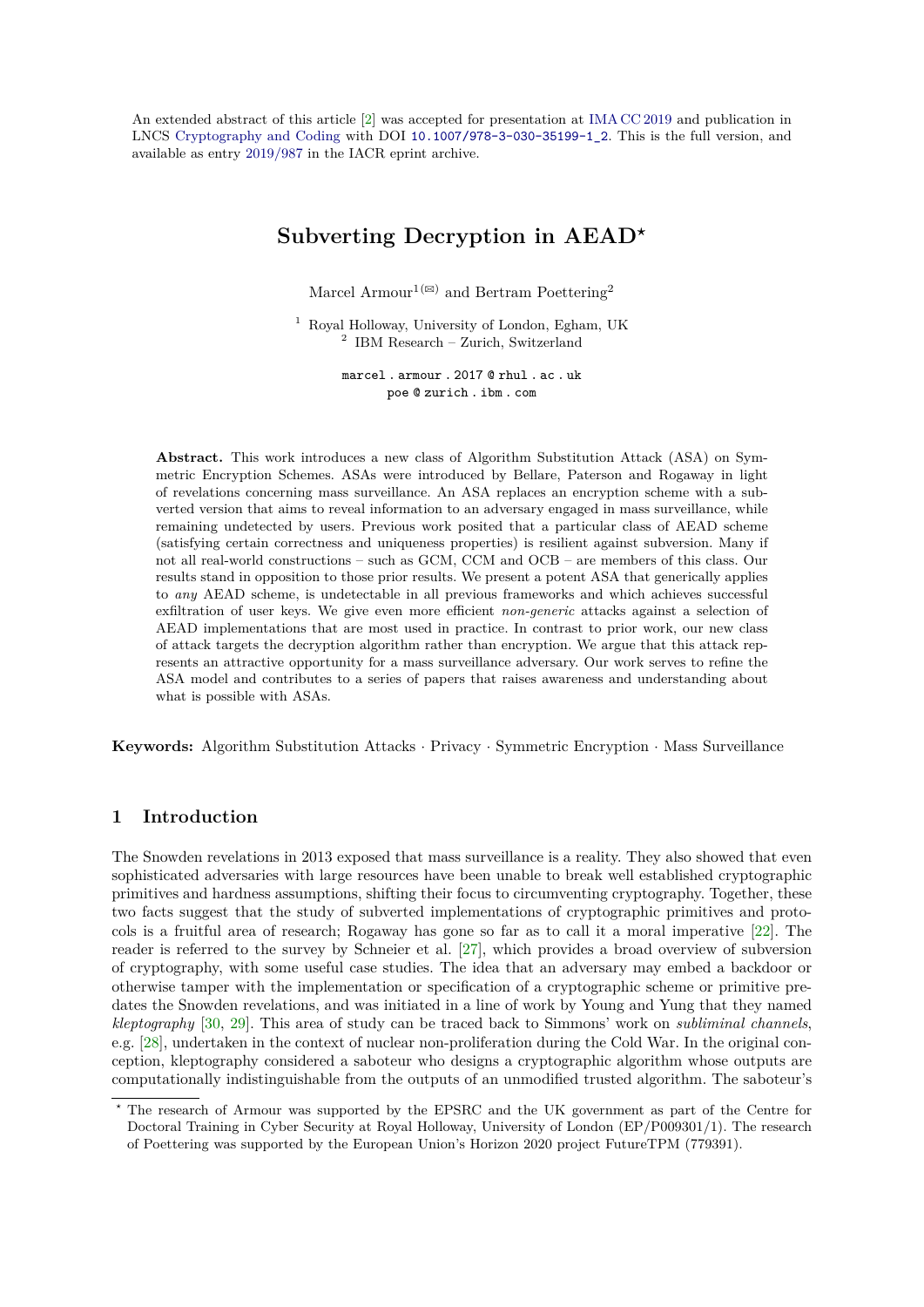algorithm should leak private key data through the output of the system, which was achieved using the same principles as Simmons' earlier subliminal channels.

PRECEDING WORK. Post-Snowden, work in this area was reignited by Bellare, Paterson and Rogaway (BPR) [\[7\]](#page-12-1), who formalised study of so-called *algorithm substitution attacks* (ASAs) through the specific example of symmetric encryption schemes. In abstract terms, the adversary's goal in an ASA is to create a subverted implementation of a scheme that breaks some aspect of security (such as IND-CPA) while remaining undetected by the user. There is a tension for 'Big Brother' between mounting a successful attack and being detected; clearly an attack that simply replaces the encryption algorithm with one that outputs the messages in plaintext would be devastating yet trivially detectable. BPR stipulate that subverted schemes should at the very least decrypt correctly (according to the unmodified specification) in order to have some measure of resistance to detection, going on to define the success probability of a mass surveillance adversary in carrying out a successful attack, as well as the advantage of a user in detecting that an attack is taking place. BPR [\[7\]](#page-12-1) demonstrate an attack against randomized schemes that relies on influencing the randomness generated in the course of encryption. Their attack applies to a sub-class of randomized schemes satisfying a property they call 'coin-injectivity'. Lastly, BPR also establish a positive result that shows that under certain assumptions, it is possible for authenticated encryption schemes to provide resistance against subversion attacks.

Degabriele, Farshim and Poettering (DFP) [\[11\]](#page-12-2) critiqued the definitions and underlying assumptions of BPR. Their main insight is that perfect decryptability —as mandated by BPR— is a very strong requirement and artificially limits the adversary's set of available strategies. In practice, a subversion with negligible failure probability should be considered effectively correct.<sup>[3](#page-1-0)</sup> As DFP note, decryption failures may happen for reasons other than subverted encryption, and if they occur sporadically may easily go unnoticed. DFP demonstrate how this can be achieved with an input-triggered subversion, where the trigger is some input (message, associated data, nonce, or a combination thereof) that is difficult to guess, making detection practically impossible.

Bellare, Jaeger and Kane (BJK) [\[5\]](#page-12-3) improved on the attack of BPR, giving an attack which is effective against all randomized schemes. Whereas the attack of BPR is stateful and so vulnerable to detection through state reset, the BJK attack is stateless. BJK furthermore formalised that the desired outcome of an ASA from the point of view of a mass surveillance adversary is successful key recovery.

In concurrent work, we study the effects of subverting the receiver in the setting of message authentication codes [\[1\]](#page-12-4). Using similar techniques as in the current report, we provide ASAs that result in successful key exfiltration and thus universal forgeries.

CONTRIBUTIONS. Our work continues a line of investigation that serves to raise awareness of what is possible with ASAs, and highlights the importance of work countering subverted implementations. We consider ASAs from a new perspective that leads to results of practical importance. Recall that BPR established a covert channel through ciphertexts by manipulating the randomness generation; their model stipulated perfect decryptability, which resulted in their definitions being fragile. DFP identified this and proposed tolerating a (minimal) compromise of correctness, allowing trigger messages. We note that attacks employing trigger messages appear trivial to plant in formal security abstractions like IND-CPA where the adversary has full control over encrypted messages, associated data, and nonces. In practice, however, it is certainly questionable that adversaries have enough influence on any of the three to conduct DFP style attacks, as messages are chosen in special formats mandated by applications, nonces are implemented via counters, etc. We remove these dependencies, complementing the DFP approach, by attacking from a different angle: leaving perfect correctness intact, we (minimally) limit ciphertext integrity and establish a covert channel through decryption error events. Concretely, we manipulate the decryption algorithm to accept certain bogus ciphertexts. This requires the surveillance adversary to be able to observe whether a decryption implementation outputs a message or rejects the ciphertext. In many practical scenarios this is a mild assumption, for example if a decryption error results in a packet being dropped and automatically retransmitted. Furthermore, a subverted decryption algorithm could go beyond this by e.g. influencing timing information in future messages sent to the network. We conclude that this attack represents an attractive and easy to implement opportunity for a mass surveillance adversary.

<span id="page-1-0"></span><sup>&</sup>lt;sup>3</sup> This is analogous to the fundamental notion in cryptography that a symmetric encryption scheme be considered secure even in the presence of adversaries with negligible advantage.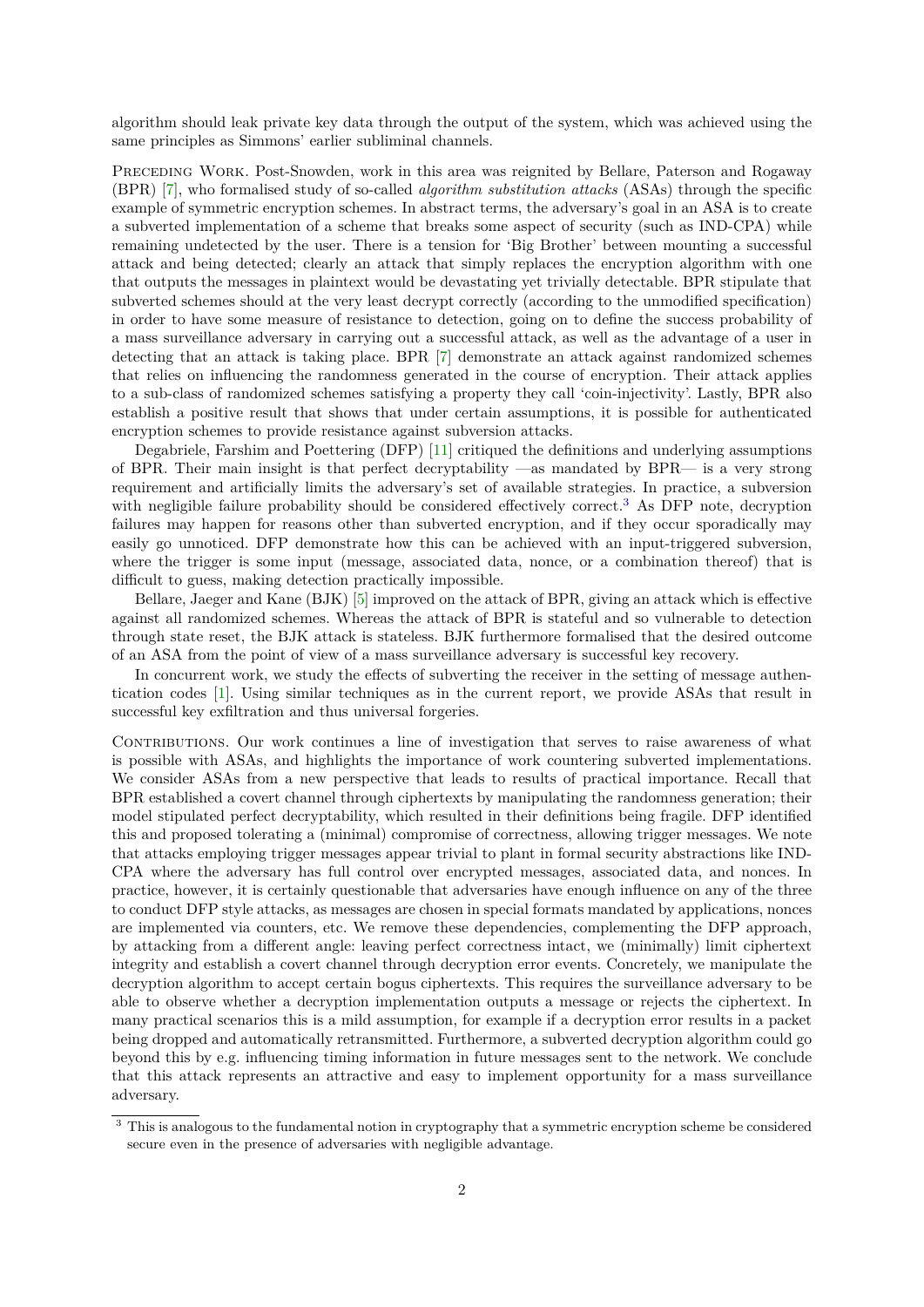Our results stand in opposition to previous work [\[7,](#page-12-1) [11,](#page-12-2) [5\]](#page-12-3) which proposed subversion resilience of a large class of AEAD schemes to which many if not all real-world constructions such as GCM, CCM and OCB belong, as long as their nonces are generated deterministically via a shared state maintained by both encryptor and decryptor.[4](#page-2-0) The key observation to resolve this apparent contradiction is that previous work has assumed, besides explicitly spelled out requirements like uniqueness of ciphertexts and perfect decryptability, implicit notions such as integrity of ciphertexts. In the ASA setting for AEAD where undermining the confidentiality of a scheme is the key goal of an adversary, it seems just as natural to assume that the adversary is also willing to compromise the integrity guarantees as well.

Related Work. We outlined the key publications on ASAs against symmetric encryption schemes above. Other works, briefly described here, consider subversion on different primitives and in different contexts. Berndt and Liskiewicz [\[8\]](#page-12-5) reunite the fields of cryptography and steganography. Ateniese, Magri and Venturi [\[3\]](#page-12-6) study ASAs on signature schemes. In a series of work, Russell, Tang, Yung and Zhou [\[23,](#page-13-5) [25,](#page-13-6) [26,](#page-13-7) [24\]](#page-13-8) consider ASAs on one-way functions, trapdoor one-way functions and key generation as well as defending randomized algorithms against ASAs. Goh, Boneh, Pinkas and Golle [\[17\]](#page-13-9) show how to add key recovery to the SSL/TLS and SSH protocols. Dodis, Ganesh, Golovnev, Juels and Ristenpart [\[13\]](#page-13-10) provide a formal treatment of backdooring PRGs, another form of subversion. Cryptographic reverse firewalls [\[20,](#page-13-11) [12,](#page-12-7) [19\]](#page-13-12) represent an architecture to counter ASAs via trusted code in network perimeter filters. Fischlin and Mazaheri show how to construct ASA-resistant encryption and signature algorithms given initial access to a trusted base scheme [\[16\]](#page-13-13). Fischlin, Janson and Mazaheri [\[15\]](#page-13-14) show how to immunize (keyed and unkeyed) hash functions against subversion. Bellare, Kane and Rogaway [\[6\]](#page-12-8) explore using large keys to prevent key exfiltration in the symmetric encryption setting. Bellare and Hoang [\[4\]](#page-12-9) give public key encryption schemes that defend against the subversion of random number generators.

Camenisch, Drijvers and Lehmann [\[10\]](#page-12-10) consider Direct Anonymous Attestation (DAA) in the presence of a subverted Trusted Platform Module (TPM). We note that subversion attacks on cryptographic primitives (on DAA, but just as well on message authentication as considered in the present article) manifest a major attack vector in particular against embedded cryptographic hardware modules like TPMs. This is because the main goal of such modules is to serve as a root of trust in exposed devices for which losing system integrity could be fatal. Subverting a TPM can thus have severe implications. As TPMs are widely available today, including for being embedded into virtually every modern PC, subverting them seems to be a promising option to conduct mass surveillance.

Structure. We first recall (Sect. [2\)](#page-2-1) standard definitions for symmetric encryption schemes and their security. We next give definitions (Sect. [3\)](#page-4-0) that provide a general framework in which to study ASAs. These have been refined and extended from prior work, crucially including the decryption oracle which had been ignored by previous work. Sect. [4](#page-5-0) details our new type of attack, together with formal theorems quantifying the ability of an adversary to exfiltrate keys and the ability of the subversion to go undetected. We give two versions of our ASA: one for a passive adversary (the adversarial model considered by previous work), which we extend to a second ASA requiring an active trigger: a modified ciphertext provided to the decryption algorithm. We discuss the results of a proof-of-concept implementation in Sect. [5.](#page-9-0) Lastly, Sect. [6](#page-10-0) explains how our attacks can be leveraged to compromise the security of popular practical schemes even more effectively, demonstrating how powerful ASAs become when conducted outside the clearly demarcated boundaries of a formal model. Concretely, we give evidence that ASAs against standardized AEAD constructions like GCM or OCB3 can be even more damaging than our attacks from Sect. [4.](#page-5-0)

### <span id="page-2-1"></span>**2 Notation and Definitions**

NOTATION. For a natural number  $k \in \mathbb{N}$ , we let  $[k] = \{0, 1, \ldots, k-1\}$ . We refer to an element  $x \in \{0, 1\}^*$ as a string, and denote its length by  $|x|$ . By  $\varepsilon$  we denote the empty string. The set of strings of length  $\ell$  is denoted  ${0,1}^{\ell}$ . In addition we denote by  $\perp \notin {0,1}^*$  a reserved special symbol. For  $x \in {0,1}^*$ , we let *x*[*i*] denote the *i*-th bit of *x*, with the convention that we count from 0, i.e., we have  $x = x[0] \dots x[|x|-1]$ . For two strings  $x, x'$  we denote by  $x \parallel x'$  their concatenation. If *S* is a finite set, then  $s \leftarrow s S$  denotes

<span id="page-2-0"></span><sup>&</sup>lt;sup>4</sup> The members of this class of schemes are deterministic and satisfy certain technical correctness and uniqueness properties.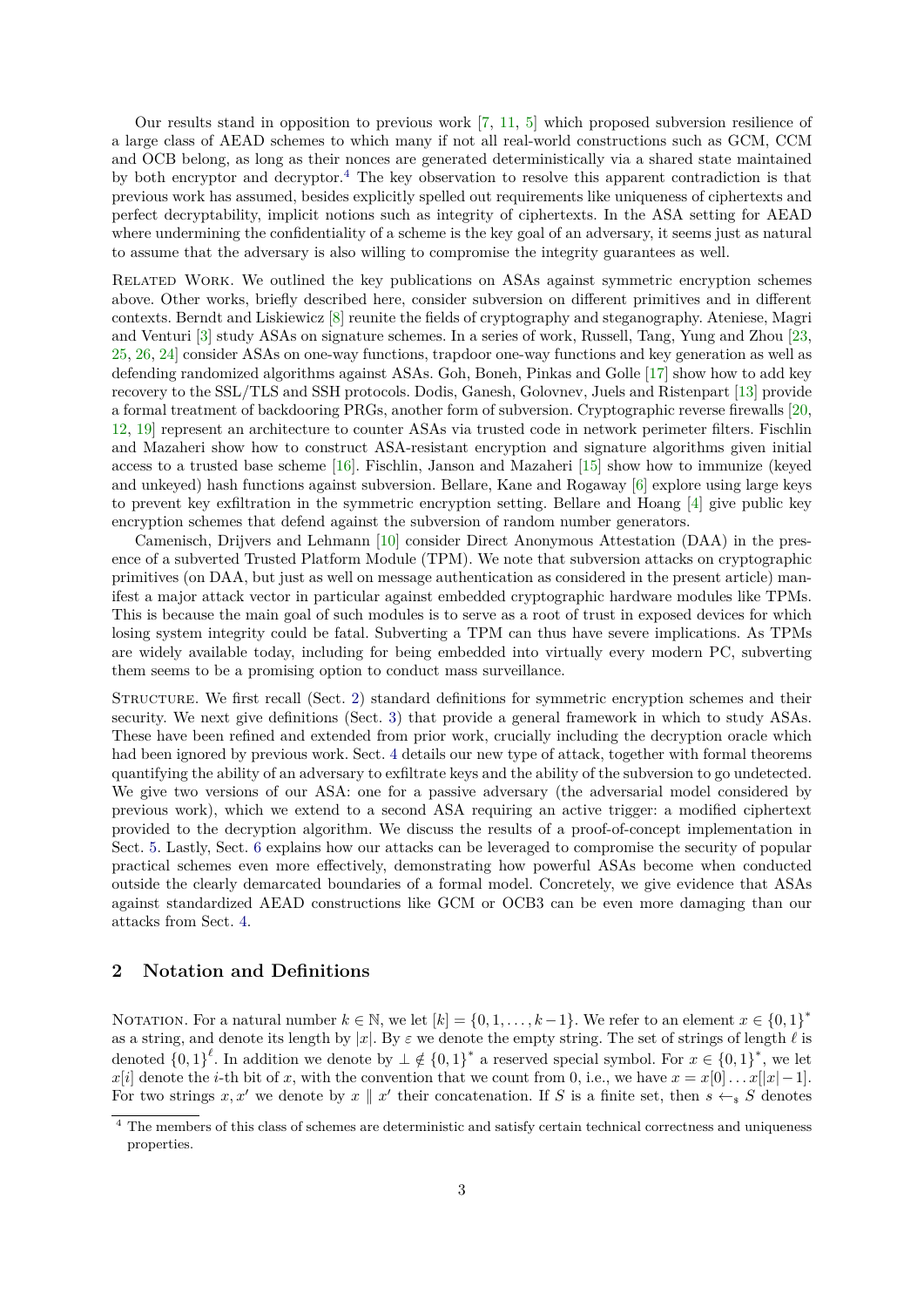choosing *s* uniformly at random from *S*. If A is a randomized algorithm, we write  $y \leftarrow s \mathcal{A}(x)$  to indicate that it is invoked on input *x* (and fresh random coins), and the result is assigned to variable *y*. In security games we write  $\mathcal{A}^{O_1,...,O_c} \Longrightarrow 1$  to denote the event that the adversary outputs 1 after being given access to the *c* oracles.

In Appendix [A,](#page-14-0) we recall standard definitions for (length-preserving) pseudo-random functions and permutations.

### **2.1 Symmetric Encryption**

We focus on the likely most widespread and practically useful encryption primitive: Authenticated Encryption with Associated Data (AEAD). We recall standard definitions of (deterministic) nonce-based AEAD, as per [\[21\]](#page-13-15).

AEAD. A symmetric encryption scheme Π providing authenticated encryption with associated data is a triple of algorithms (Π*.*Gen*,* Π*.*Enc*,* Π*.*Dec). Associated to Π are two parameters, Π*.*kl and Π*.*nl, representing the key length and the nonce length. The key generation algorithm Π*.*Gen is a probabilistic algorithm that takes as input the key length  $\Pi$ .kl and returns a key  $k \in \{0,1\}^{\Pi$ .kl. Often  $\Pi$ . Gen is taken as the algorithm choosing *k* uniformly at random from  ${0,1}^{n,k}$ . The encryption algorithm Π.Enc is deterministic and takes key k, message m, associated data d and nonce  $n \in \{0,1\}^{\Pi \text{.} \text{nl}}$  to deterministically obtain ciphertext *c* ← Π*.*Enc(*k, m, d*; *n*). Decryption algorithm Π*.*Dec is deterministic and Π*.*Dec(*k, c, d*; *n*) returns either a message *m* or the special symbol  $\perp$ . For simplicity, we assume that  $\Pi$ .Enc(*k, m, d; n*) is an affine function of the form  $|m| + \tau$  where  $\tau$  is some constant associated to the encryption scheme (all practical encryption schemes are of this type). We call *τ* the *stretch* of the encryption scheme. Lastly, where the context is clear, we drop the prefix Π.

**Definition 1.** *A symmetric encryption scheme* Π *is said to be δ-correct if for all tuples* (*m, d*; *n*) *it holds that:*

$$
\Pr\left[m \neq m' \mid k \leftarrow_{\text{s}} \text{Gen}(\text{kl}), c \leftarrow \text{Enc}(k, m, d; n), m' \leftarrow \text{Dec}(k, c, d; n)\right] \le \delta.
$$

*If*  $\delta = 0$  *the scheme is referred to as being perfectly correct.* 

The classic privacy notion used for AEAD is indistinguishability from random bits under an adaptive chosen-plaintext-and-nonce attack, utilising standard game-based definitions. For the authenticity notion, we consider adversaries that aim to create (strong) forgeries. Security notions are as in [\[21\]](#page-13-15). Intuitively, the scheme provides confidentiality if the privacy advantage of any realistic adversary is negligible and authenticity if the forging advantage of any realistic adversary is negligible.

**Definition 2.** *The privacy advantage of an adversary* A *is given by*

$$
\mathsf{Adv}_{\Pi}^{\mathsf{priv}}(\mathcal{A}) = \Pr\left[\mathcal{A}^{\mathsf{Enc}(k,\cdot,\cdot;\cdot)} \Longrightarrow 1 \mid k \leftarrow_{\$} \mathsf{Gen}(\mathsf{kl})\right] - \Pr\left[\mathcal{A}^{\$(\cdot,\cdot;\cdot)} \Longrightarrow 1\right],
$$

where the \$ oracle returns  $c \leftarrow_s \{0,1\}^{|m|+\tau}$  for any query  $\$(m,d;n)$ . We assume that A is nonce*respecting; that is,* A *does not make two queries with the same nonce.*

**Definition 3.** *The authenticity advantage of an adversary* A *is given by*

$$
\mathsf{Adv}^{\mathrm{auth}}_{\Pi}(\mathcal{A}) = \Pr\left[\mathcal{A}^{\mathsf{Enc}(k,\cdot,\cdot;\cdot),\mathsf{Dec}(k,\cdot,\cdot;\cdot)} \ \textit{forges} \mid k \leftarrow_\$} \mathsf{Gen}(\mathsf{kl})\right],
$$

*where we say that* A *forges if it receives any*  $m' \neq \perp$  *from* Dec *where we require that*  $(c, d; n)$  *is not the result of an encryption query*  $(m, d; n)$ *. We assume that* A *is nonce-respecting; that is,* A *does not make two encryption queries with the same nonce.*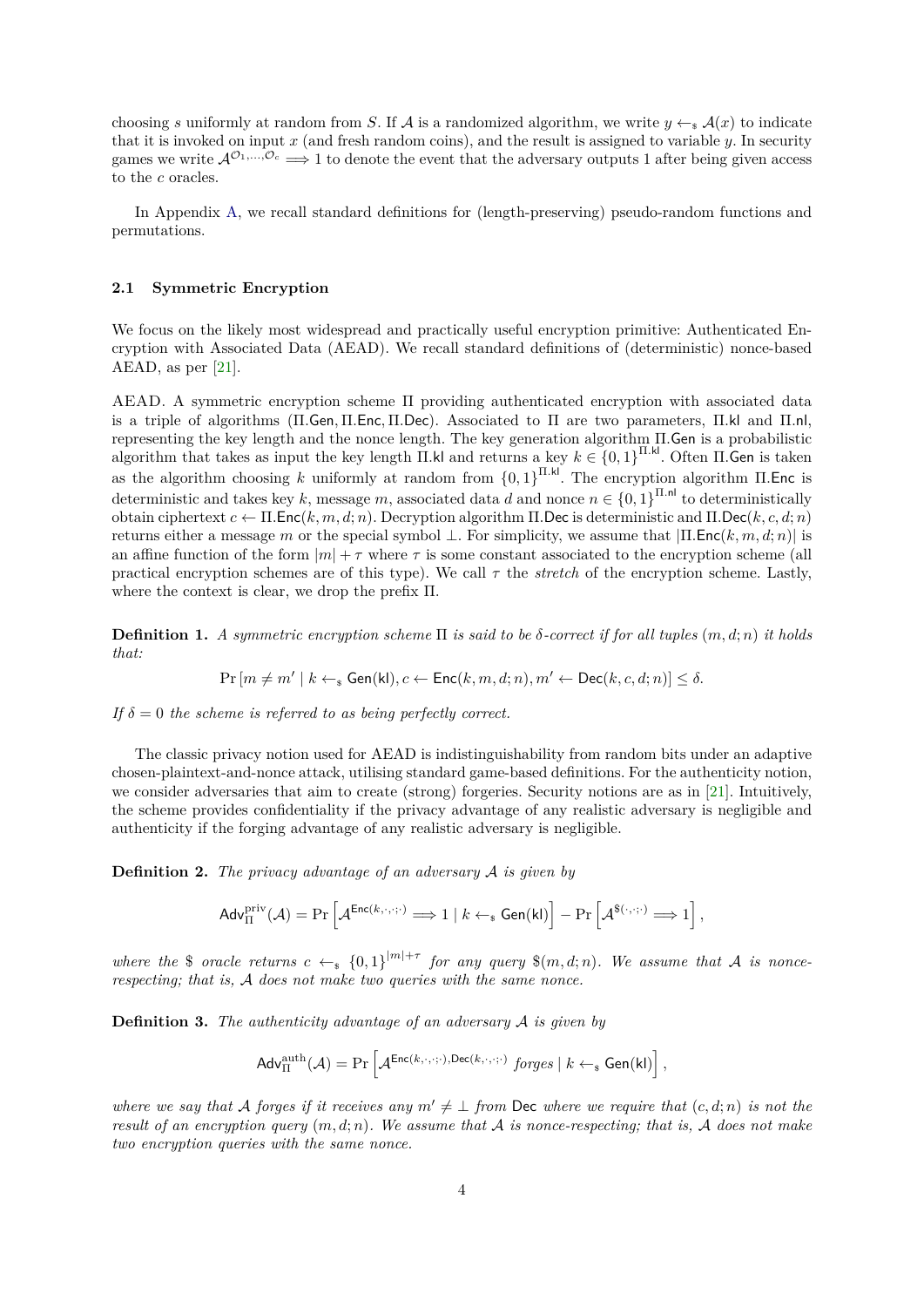| Game $\mathsf{Det}_{\Pi, \widetilde{\Pi}}(\mathcal{D})$                                                                                      | $\mathcal{O}_{\text{Enc}}(k, m, d; n)$                    |
|----------------------------------------------------------------------------------------------------------------------------------------------|-----------------------------------------------------------|
| $k_{\rm A} \leftarrow_{\rm s}$ A.Gen                                                                                                         | if $(b=1)$ then $c \leftarrow \Pi$ . Enc $(k, m, d; n)$   |
| $b \leftarrow_\$ \{0,1\}, b' \leftarrow_\$ \mathcal{D}^{\mathcal{O}_{\mathsf{Gen}}, \mathcal{O}_{\mathsf{Enc}}, \mathcal{O}_{\mathsf{Dec}}}$ | else $c \leftarrow \tilde{\Pi}$ . Enc $(k_A, k, m, d; n)$ |
| return $(b = b')$                                                                                                                            | return c                                                  |
| $\mathcal{O}_{Gen}(kl)$                                                                                                                      | $\mathcal{O}_{\text{Dec}}(k, c, d; n)$                    |
| if $(b = 1)$ then $k \leftarrow_s \Pi$ . Gen(kl)                                                                                             | if $(b=1)$ then $m \leftarrow \Pi$ . Dec $(k, c, d; n)$   |
| else $k \leftarrow \S$ II. Gen $(k_A, kI)$                                                                                                   | else $m \leftarrow \Pi$ . Dec $(k_A, k, c, d; n)$         |
| return $k$                                                                                                                                   | return $m$                                                |

<span id="page-4-1"></span>**Fig. 1.** Game to define the detectability advantage of  $\mathcal{D}$  with respect to  $\widetilde{\Pi}$ ,  $\Pi$ .

# <span id="page-4-0"></span>**3 ASAs on Symmetric Encryption Schemes**

We now outline the framework which will allow us to describe our concrete ASAs in Sect. [4.](#page-5-0) The aim of an ASA is to replace a given (symmetric encryption) scheme with a compromised version; if the original scheme is denoted  $\Pi$ , we write  $\tilde{\Pi}$  for its subversion. The attacker may choose to replace one component of the scheme, or multiple. We model the subverted scheme as having an embedded attacker key which is shared with an external (mass surveillance) adversary. This approach was first used by BPR [\[7\]](#page-12-1). From the attacker's perspective, the ASA should be undetectable by the user and result in effective surveillance. We formalise these notions as detectability and key recovery. Our definitions are inherited from prior work [\[7,](#page-12-1) [5,](#page-12-3) [11\]](#page-12-2). Whereas previous work assumed that only the encryption algorithm might be subverted, we have generalised the definitions to reflect the possibility that any component (one or multiple) of the symmetric encryption scheme could be subverted, and adapted to explicitly consider AEAD schemes. We broadly follow the notational choices of BJK [\[5\]](#page-12-3).

ASA SYNTAX. An algorithm substitution attack A on a scheme Π consists of a triple (A.Gen, A.Ext, Π), where:

- 1. The attacker key generation algorithm A.Gen returns an attacker key  $k_A \in \{0,1\}^{A.kl}$  for some constant A*.*kl.
- 2.  $\widetilde{\Pi} = (\widetilde{\Pi} \cdot \mathsf{Gen}, \widetilde{\Pi} \cdot \mathsf{Enc}, \widetilde{\Pi} \cdot \mathsf{Dec})$  is a *subverted* symmetric encryption scheme.
	- (a) The subverted key generation algorithm  $\tilde{\Pi}$ . Gen is a probabilistic algorithm that takes as input the key length  $\widetilde{\Pi}$ .kl and the attacker key  $k_{\mathsf{A}}$ , returning a key  $k \in \{0,1\}^{\Pi, \mathsf{k} \mathsf{l}}$ .
	- (b) The subverted encryption algorithm  $\tilde{\Pi}$ . Enc takes the attacker key  $k_A$ , user key k, message m, associated data *d* and nonce  $n \in \{0, 1\}^{\Pi \text{.} \mathsf{n}\mathsf{I}}$ , outputting ciphertext  $c \leftarrow \widetilde{\Pi}$ . Enc $(k_{\mathsf{A}}, k, m, d; n)$ .
	- (c) The subverted decryption algorithm  $\widetilde{\Pi}$ . Dec( $k_A, k, c, d; n$ ) returns either a message m or the special symbol ⊥.
- 3. The key extraction algorithm  $A$ *.Ext* takes as input  $k_A$  and has oracle access to both encryption and decryption oracles in the case of an active adversary, or to a transcript of ciphertexts in the case of a passive adversary. These notions are formalised in the key recovery game in Fig. [2.](#page-5-1) The output of this algorithm is a key  $k \in \{0,1\}^{\Pi, \mathsf{kl}}$ .

We require that  $\tilde{\Pi}.\mathsf{k}| = \Pi.\mathsf{k}|$  and  $\tilde{\Pi}.\mathsf{n}| = \Pi.\mathsf{n}|$ , as the subverted algorithm would otherwise be trivially detected. As in previous work, we assume throughout that the key generation is unsubverted, but we retain a syntax that allows for the more general case.

DETECTABILITY. In the formal notion of detectability, we allow a distinguisher  $D$  to interact with subverted encryption, subverted decryption and (for generality) subverted key generation. We assume that the distinguisher has access to its own reference copy of the unsubverted algorithms. It wins if it can distinguish between the base scheme and the subverted scheme in the game defined in Fig. [1.](#page-4-1) The detectability advantage of  $\mathcal D$  with respect to  $\Pi$ .  $\Pi$  is given by

$$
\mathsf{Adv}_{\Pi,\widetilde{\Pi}}^{\mathrm{det}}(\mathcal{D}) = 2 \cdot \Pr\left[\mathsf{Det}_{\Pi,\widetilde{\Pi}}(\mathcal{D})\right] - 1.
$$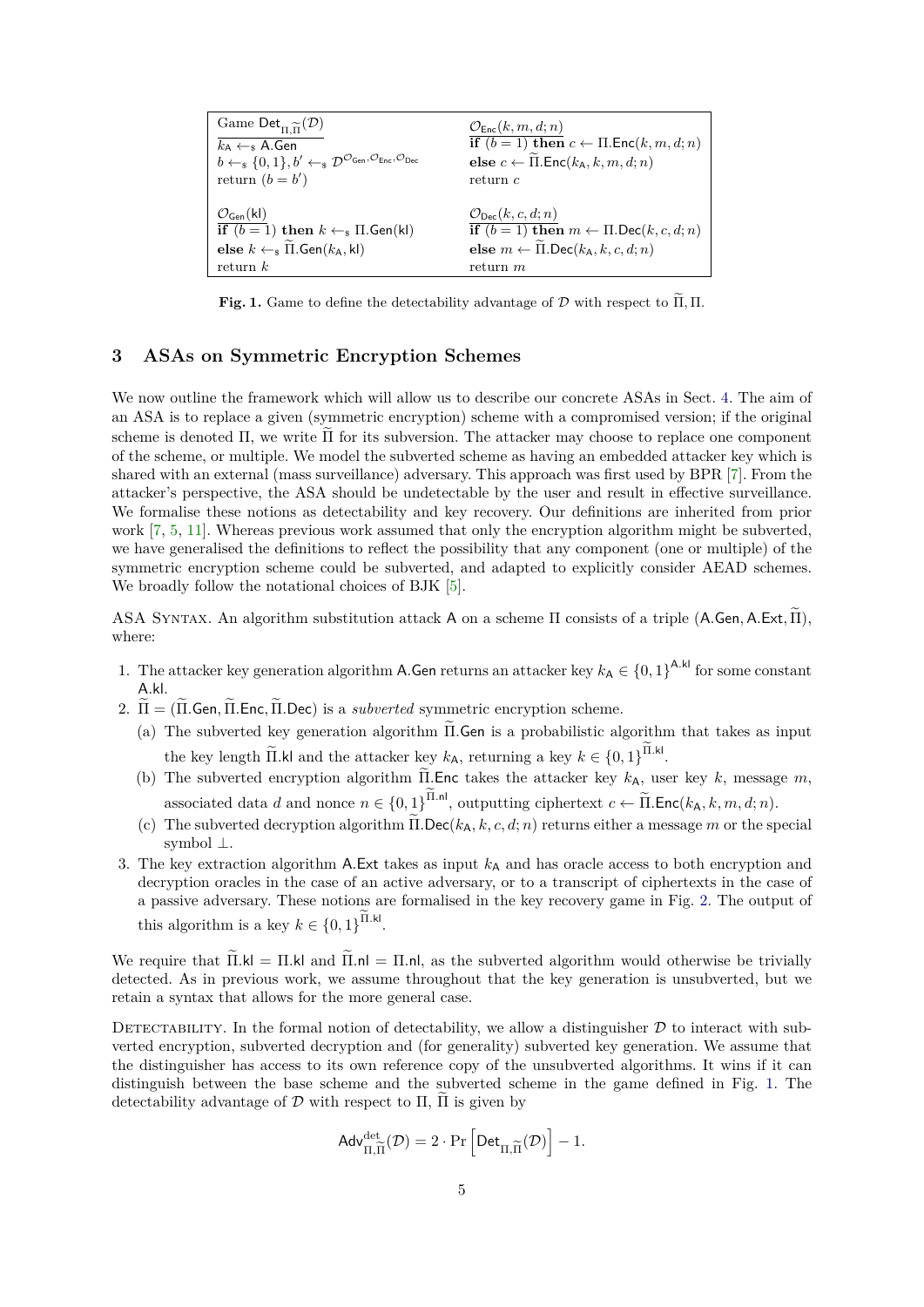This definition is adapted from strong undetectability of [\[5\]](#page-12-3). Notice that (informally) a 'hard-to-detect' subversion of a perfectly correct base scheme necessarily satisfies some correctness condition. To see this, suppose that the subversion does not satisfy *δ*-correctness: it is detectable with probability at least *δ*.

KEY RECOVERY. Following [\[5\]](#page-12-3), recovering the user's secret key is a strong property for an attacker. We give two flavours of the key recovery game, one for passive adversaries PassiveKR and one for active adversaries ActiveKR, as given in Fig. [2.](#page-5-1) In the passive case, we allow the adversary to observe ciphertexts and whether they are rejected. This is formalised through the transcript oracle  $\mathcal{O}_{\text{Trans}}$ . For the active case, we allow the attacker to generate valid ciphertexts via  $\mathcal{O}_{Enc}$  and interact with a decryption oracle  $\mathcal{O}_{\text{Dec}}$  that reveals whether a submitted ciphertext is rejected. Both games are parametrised by a message sampler algorithm M. Given its current state  $\sigma$ , M returns the next message with associated data  $(m, d)$ to be encrypted, together with a nonce  $n \in \{0,1\}^{\Pi \text{.nl}}$  and an updated state. It represents the choice of messages made by the sender. For simplicity, we model  $M$  as non-adaptive and nonce-respecting. It could be argued that a more realistic model might take into account that the adversary could influence the user's choice of messages to be encrypted. However, in constructing attacks we assume the weakest properties of the attacker.

Adversary A wins if A*.*Ext recovers the user's key *k* after interacting with the subverted encryption scheme. The key recovery advantage of A with respect to  $\Pi$  and M is given by

$$
Adv_{\widetilde{\Pi},\mathcal{M}}^{\text{kr}}(A) = \Pr\left[KR_{\widetilde{\Pi},\mathcal{M}}(A)\right],
$$

where  $KR_{\widetilde{\Pi} M}(A)$  refers to the appropriate key recovery game according to whether the adversary is passive or active.

$$
\begin{array}{|c|c|} \hline \text{Game ActiveKR}_{\widetilde{\Pi},\mathcal{M}} & \text{Game PassiveKR}_{\widetilde{\Pi},\mathcal{M}} \\ \hline \hline k_{\leftarrow}\leftarrow_* \widetilde{\Pi}.\text{Gen}(\widetilde{\Pi}.{\mathsf{k}}|), \sigma \leftarrow \varepsilon & k \leftarrow_* \widetilde{\Pi}.\text{Gen}(\widetilde{\Pi}.{\mathsf{k}}|), \sigma \leftarrow \varepsilon \\ k' \leftarrow_* \mathsf{A}.\text{Ext}^{\mathcal{O}_{\text{Enc}},\mathcal{O}_{\text{Dec}}}(k_{\mathsf{A}}) & k' \leftarrow_* \widetilde{\Pi}.\text{Gen}(\widetilde{\Pi}.{\mathsf{k}}|), \sigma \leftarrow \varepsilon \\ k' \leftarrow_* \mathsf{A}.\text{Ext}^{\mathcal{O}_{\text{Enc}},\mathcal{O}_{\text{Dec}}}(k_{\mathsf{A}}) & k' \leftarrow_* \mathsf{A}.\text{Ext}^{\mathcal{O}_{\text{Trans}}}(k_{\mathsf{A}}), \\ \text{return } (k'=k) & k' \leftarrow_* \mathsf{A}.\text{Ext}^{\mathcal{O}_{\text{Trans}}}(k_{\mathsf{A}}), \\ \hline \hline (m,d,n,\sigma) \leftarrow_* \mathcal{M}(\sigma) & m \leftarrow \widetilde{\Pi}.\text{Enc}(k_{\mathsf{A}},k,m,d;n) \\ \text{return } (c,d,n) & c \leftarrow \widetilde{\Pi}.\text{Enc}(k_{\mathsf{A}},k,m,d;n) \\ \text{return } (c,d,n) & m \leftarrow \widetilde{\Pi}.\text{Dec}(k_{\mathsf{A}},k,c,d;n) \\ \hline m \leftarrow \widetilde{\Pi}.\text{Dec}(k_{\mathsf{A}},k,c,d;n) & \text{return } (c,d,n,(m=1)) \\ \hline \hline (m= \bot) & \end{array}
$$

<span id="page-5-1"></span>Fig. 2. Game to define the key recovery advantage of A with respect to  $\tilde{\Pi}$  and M.

### <span id="page-5-0"></span>**4 Mounting Attacks via Decryption Subversion**

We now detail our ASAs, first for a passive surveillance adversary and then in the active case. It is easy to see that the attacks are undetectable according to the models in the literature [\[7,](#page-12-1) [5,](#page-12-3) [11\]](#page-12-2), as the encryption algorithm is not subverted.

Imagine that Alice communicates with Bob. A passive adversary can observe ciphertexts from Alice to Bob. In addition, an active adversary can replace ciphertexts in transmission and submit its own (forged) ciphertexts to Bob. In the passive attack, the decryption algorithm is subverted so that it rejects a fraction of valid ciphertexts, bounded by an attacker controlled parameter. In the active attack, the decryption algorithm is subverted so that it accepts a (similarly bounded) fraction of invalid ciphertexts. The active attack requires the adversary to send Bob bogus ciphertexts (derived from genuine ciphertexts) that reveal Bob's secret key using decryption errors. Normally, these bogus ciphertexts are unlikely to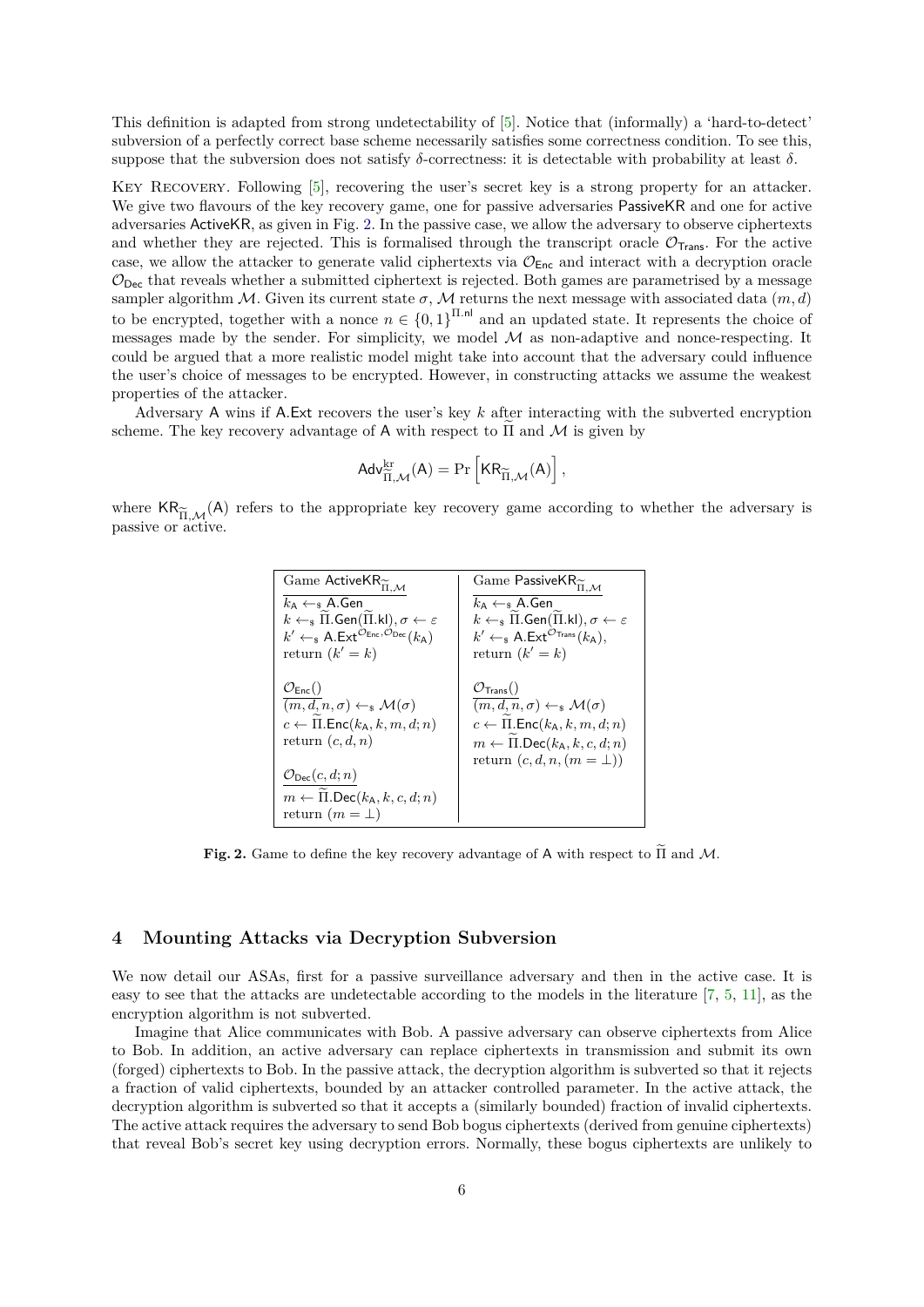decrypt correctly, i.e., they would be rejected. In both cases, if the decryptor is subverted then either real ciphertexts (in the passive case) or bogus ciphertexts (in the active case) can either be accepted or rejected, creating via the acceptance/rejection pattern a covert channel that will allow the key to be exfiltrated.

From the point of view of a mass surveillance adversary this is an attractive prospect: having passively collected all communications, triggered by some suspicion they can now target Alice and Bob's communication. By recovering Bob's key they may now decrypt all of the stored communication between Alice and Bob (and indeed from Bob to Alice as well).

We note that both of our attacks are stateless, which not only allows for much easier backdoor implementation from a technical perspective but also should decrease the likelihood that an implemented attack is detected through code review or observing memory usage.

#### **4.1 Attack 1: Passive**

Consider the following subversion of a given symmetric encryption scheme (Π*.*Gen*,* Π*.*Enc*,* Π*.*Dec). Let  $\widetilde{\Pi}$ .Gen =  $\Pi$ .Gen and  $\widetilde{\Pi}$ .Enc =  $\Pi$ .Enc. Let A.Gen choose a key  $k_A$  by  $k_A \leftarrow_s \{0,1\}^{A.kl}$ . Algorithms  $\widetilde{\Pi}$ .Dec and A.Ext are then specified in Fig. [3.](#page-6-0) The subverted decryptor  $\tilde{\Pi}$ .Dec takes the same input as Π.Dec together with the attacker key, and utilises a pseudo-random function<sup>[5](#page-6-1)</sup> *F* with  $F: \{0,1\}^{A,R} \times \{0,1\}^* \to$  $[\Pi.k] \times \{0,1\}$ . In A.Ext, we use the symbol  $\star$  as a ternary symbol (neither 0 nor 1) to keep track of which key bits have been collected. In line 2 of the algorithm for  $\Pi$ . Dec, we write  $B(\delta)$  to denote a Bernoulli trial which returns 1 with probability *δ*. Key extractor A*.*Ext takes as input the attacker key and the transcript, consisting of triples  $(c, d, n, v)$  where *v* is a bit representing whether or not the ciphertext decrypts to ⊥.

| Algorithm $\Pi$ .Dec( $k_A, k, c, d; n$ )           | Algorithm A.Ext <sup><math>\mathcal{O}_{\text{Trans}}(k_{\mathsf{A}})</math></sup> |
|-----------------------------------------------------|------------------------------------------------------------------------------------|
| 1: parse $F(k_A, c \parallel d)$ as $i \parallel b$ | 1: $\forall i \in [\Pi. \text{kl}], \text{key}[i] \leftarrow \star$                |
| 2: if $k[i] = b$ and $B(\delta)$ then               | 2: while $\exists j$ : key $[j] = \star$ do                                        |
| return $\perp$<br>3:                                | 3: $(c, d, v) \leftarrow \mathcal{O}_{\text{Trans}}$                               |
| $4:$ else                                           | 4: if $(v=1)$ then                                                                 |
| 5: return $\Pi$ .Dec $(k, c, d; n)$                 | parse $F(k_A, c \parallel d)$ as $i \parallel b$<br>5:                             |
|                                                     | if $(key[i] = \star)$ then<br>6:                                                   |
|                                                     | $\mathsf{key}[i] \leftarrow b$<br>7:                                               |
|                                                     | 8: return key                                                                      |

<span id="page-6-0"></span>**Fig. 3.** Passive ASA against AEAD

<span id="page-6-2"></span>**Theorem 1.** Let  $\Pi$  be a perfectly-correct symmetric encryption scheme and let  $\ell = \Pi$ .kl. Let  $\Pi$ . Dec and A.Ext be defined as in Fig. [3.](#page-6-0) Let  $M$  be a message sampling algorithm, and  $F: \{0,1\}^{A \text{ kl}} \times \{0,1\}^* \rightarrow$  $[\ell] \times \{0,1\}$  *be a PRF with*  $\mathsf{Adv}_{F}^{\text{prf}}(\mathcal{F}) < \epsilon$  for all efficient adversaries  $\mathcal{F}$ *. Then* 

 $(1)$  Adv $_{\widetilde{H}}^{\rm kr}$ <sup>Π</sup>e*,*<sup>M</sup>  $\mathcal{L}(A) \geq 1 - \ell e^{-\frac{q\delta}{2\ell}}$ , where q is the number of queries that A.Ext makes to the transcript oracle. *(2)* For all distinguishers  $\mathcal{D}$ , Adv $_{\text{tr}}^{\text{det}}$  $\frac{\partial^2 f}{\partial \Pi}(\mathcal{D}) \leq \frac{\delta q}{2}(1+\epsilon)$  *where*  $\mathcal{D}$  *makes q queries to its decryption oracle.* 

*Proof of (1).* We use a combinatorial argument. Notice that this is essentially a coupon collection problem. We are looking for the probability that every key bit has been exfiltrated. If we fix *i* key bits that are not exfiltrated, there are  $\binom{\ell}{i}$  ways to choose those fixed key bits. The probability that (at least) *i* of the key bits have not been exfiltrated is given by  $\binom{\ell}{i} (1 - \frac{i\delta}{2\ell})^q$ . Using the principle of inclusion exclusion, the

<span id="page-6-1"></span><sup>5</sup> See Appendix [A](#page-14-0) for definitions of pseudo-random functions and length-preserving pseudo-random permutations.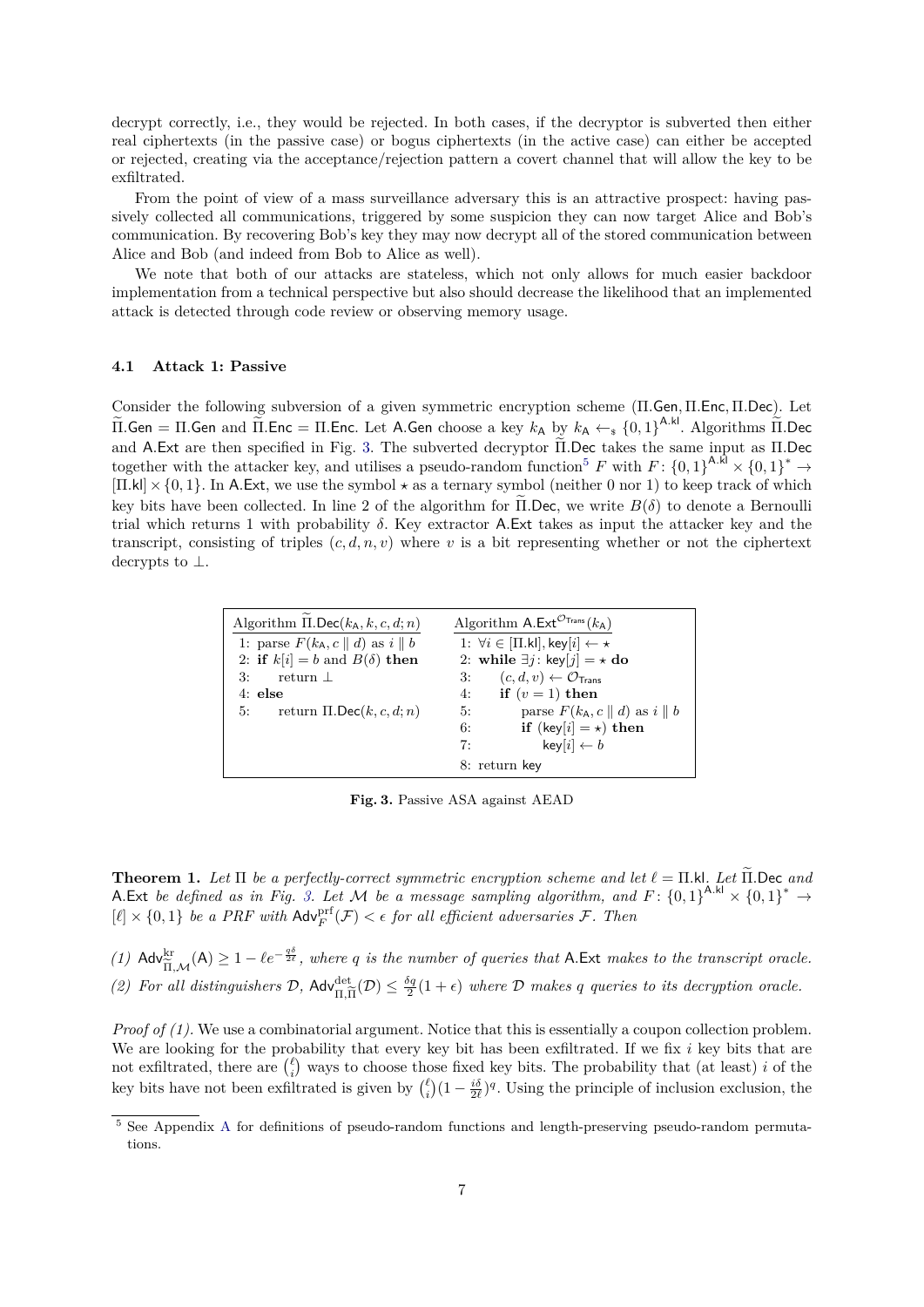probability that no key bit has not been exfiltrated is given by

$$
\begin{aligned} \mathsf{Adv}_{\widetilde{\Pi},\mathcal{M}}^{\text{kr}}(\mathsf{A}) &= \sum_{i=0}^{\ell} (-1)^i \binom{\ell}{i} \left( 1 - \frac{i\delta}{2\ell} \right)^q \\ &\ge 1 - \ell \left( 1 - \frac{\delta}{2\ell} \right)^q \\ &\ge 1 - \ell e^{-\frac{q\delta}{2\ell}}. \end{aligned}
$$

*Proof of (2).* Clearly, the only way to distinguish between  $\Pi$  and  $\widetilde{\Pi}$  is to observe  $\widetilde{\Pi}$ . Dec output  $\bot$ . Thus in order to distinguish,  $\mathcal{D}$  must find  $(m, d; n)$  such that  $\bot = \mathcal{O}_{\text{Dec}}(k, c, d; n)$  for  $c \leftarrow \Pi$ *.Enc*( $k, m, d; n$ ). This reduces to  $D$  finding some  $c \parallel d$  such that  $F(k_A, c \parallel d) = i \parallel k[i]$  for some index *i*. Call this event *W*. Notice that for any *F* it holds that for all  $k_A$ , c, d we have  $F(k_A, c \mid d) = i \mid b$  for some index *i* and bit *b*.

We note that  $Pr[W] \leq Pr[PRF_F(\mathcal{F})]$  for all PRF adversaries  $\mathcal{F}$ . If not, it would be possible for  $\mathcal{F}$  to act as a challenger to  $D$  and win its prf game whenever  $W$  occurs. Thus,

$$
\begin{aligned}\n\mathsf{Adv}_{\Pi, \widetilde{\Pi}}^{\mathrm{det}}(\mathcal{D}) &= \Pr\left[\mathsf{Det}_{\Pi, \widetilde{\Pi}}(\mathcal{D}) \mid b = 1\right] + \Pr\left[\mathsf{Det}_{\Pi, \widetilde{\Pi}}(\mathcal{D}) \mid b = 0\right] - 1 \\
&= 1 - (1 - \delta \cdot \Pr\left[W\right])^q \\
&\leq 1 - (1 - \delta \cdot \Pr\left[\mathsf{PRF}_F(\mathcal{D})\right])^q \\
&\leq 1 - \left(1 - \frac{\delta}{2}(1 + \mathsf{Adv}_F^{\mathrm{prf}}(\mathcal{D}))\right)^q \\
&\leq 1 - \left(1 - \frac{\delta}{2}(1 + \epsilon)\right)^q \\
&\leq \frac{\delta q}{2}(1 + \epsilon).\n\end{aligned}
$$

REMARK. Whereas (un)detectability does depend on the security of the PRF, the PRF can be quite weak without much impacting the adversary's key recovery advantage. If the base scheme Π's ciphertexts are indistinguishable from random (IND\$), then the PRF could simply choose the first  $\lceil \log(\ell) \rceil + 1$  many bits of the ciphertext. This seems paradoxical, as strong privacy security is usually a desirable property but here it allows a simpler ASA to be successful.

We note that in practice, the subverted decryption algorithm  $\overline{\Pi}$ . Dec can be made more effective in a number of ways. Indeed, the model is very conservative and in practice it may be possible for A*.*Ext to observe a number of distinguishable error messages following [\[9\]](#page-12-11).

#### **4.2 Attack 2: Active**

Consider algorithms  $\widetilde{\Pi}$ *.Dec and A.Ext as specified in Fig. [4.](#page-8-0) The adversary A.Ext crafts special messages* using a length-preserving pseudo-random permutation  $E$  under the attacker key<sup>[6](#page-7-0)</sup>. We let  $E: \{0,1\}^{A,K}$  ${0,1}^* \rightarrow {0,1}^*$ . The security of *E* will determine how easily the distinguisher  $D$  will be able to recreate a special message to trigger  $\Pi$ . Furthermore, as in the passive attack,  $\Pi$ . Dec makes use of a PRF F to determine whether or not to reject submitted ciphertexts. We let  $F: \{0,1\}^{A,k} \times \{0,1\}^* \to [\Pi,k] \times \{0,1\}$ . Although the notation implies keys are the same, we assume independent behaviour of *F, E*. [7](#page-7-1) We analyse this construction in the formal model defined by game  $\text{ActiveKR}_{\widetilde{\Pi} M}$  in Fig. [2.](#page-5-1)

<span id="page-7-0"></span><sup>6</sup> See Appendix [A](#page-14-0) for the definition of a length-preserving PRP.

<span id="page-7-1"></span><sup>7</sup> Using only one key is just a trick to keep the notation compact.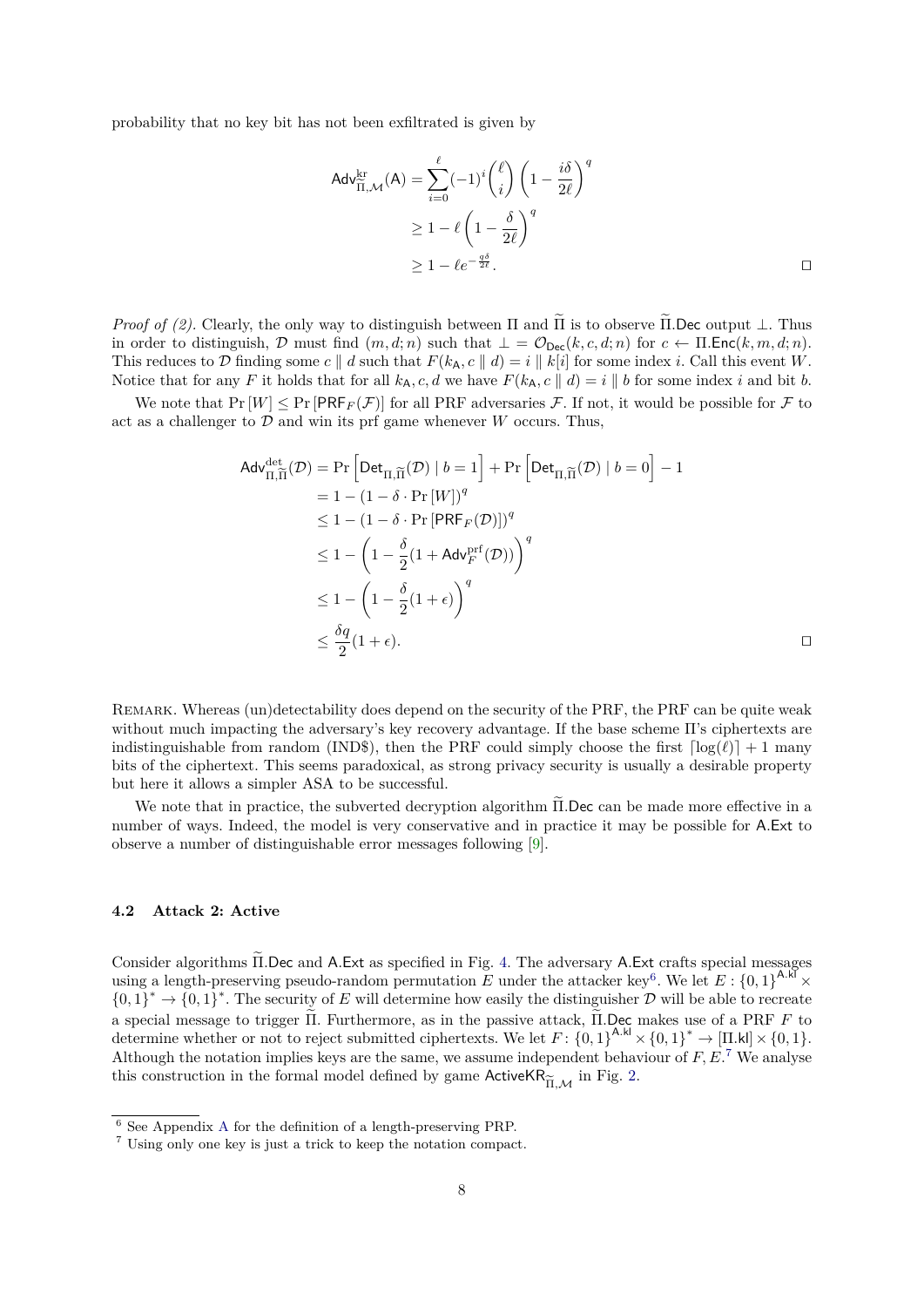| Algorithm $\Pi$ .Dec( $k_A, k, c, d; n$ )                   | Algorithm A.Ext <sup><math>\mathcal{O}_{\text{Enc}}</math>, <math>\mathcal{O}_{\text{Dec}}(k_{\text{A}})</math></sup> |
|-------------------------------------------------------------|-----------------------------------------------------------------------------------------------------------------------|
| 1: $m \leftarrow \Pi$ . Dec $(k, c, d; n)$                  | 1: $\forall i \in [\Pi. \mathsf{k} \mathsf{l}], \mathsf{key}[i] \leftarrow \star$                                     |
| 2: if $(m \neq \perp)$ then                                 | 2: while $\exists j$ : key $[j] = \star$ do                                                                           |
| 3:<br>return $m$                                            | $(c, d; n) \leftarrow \mathcal{O}_{\mathsf{Enc}}($<br>3:                                                              |
| 4: $\widetilde{c} \leftarrow E^{-1}(k_{\mathsf{A}}, c)$     | parse $F(k_A, c \parallel d)$ as $i \parallel b$<br>4:                                                                |
| 5: $m \leftarrow \Pi \text{.Dec}(k, \widetilde{c}, d; n)$   | if $(key[i] = \star)$ then<br>5:                                                                                      |
| 6: if $(m = \perp)$ then                                    | $\widetilde{c} \leftarrow E(k_{\rm A}, c)$<br>6:                                                                      |
| return $\perp$<br>7:                                        | $v \leftarrow \mathcal{O}_{\mathsf{Dec}}(\widetilde{c}, d; n)$<br>7:                                                  |
| 8: parse $F(k_A, \tilde{c} \parallel d)$ as $i \parallel b$ | $\mathsf{key}[i] \leftarrow b \oplus v$<br>8:                                                                         |
| 9: if $(k[i] = b)$ then                                     | 9: return key                                                                                                         |
| 10:<br>return $m$                                           |                                                                                                                       |
| $11:$ else                                                  |                                                                                                                       |
| 12:<br>return $\perp$                                       |                                                                                                                       |

<span id="page-8-0"></span>**Fig. 4.** Active ASA against AEAD

<span id="page-8-1"></span>**Theorem 2.** Let  $\Pi$  be a perfectly-correct symmetric encryption scheme and let  $\ell = \Pi$ .kl. Let  $\Pi$ .Dec and A.Ext be defined as in Fig. [4.](#page-8-0) Let  $M$  be a message sampling algorithm. Let  $\ell = \Pi$ .kl and  $\text{Adv}_{\Pi}^{\text{auth}} < \epsilon$ .  $F: \{0,1\}^{A,k} \times \{0,1\}^* \to [\ell] \times \{0,1\}$  be a PRF with  $\mathsf{Adv}_{F}^{\text{prf}}(\mathcal{F}) < 1$  for all efficient adversaries  $\mathcal{F}$ . Let  $E$ *be a lp-PRP with*  $E: \{0,1\}^{\mathsf{A},\mathsf{kl}} \times \{0,1\}^* \to \{0,1\}^*$  and  $\mathsf{Adv}_{E}^{\text{app}}(\mathcal{F}') < \epsilon'$  for all efficient PRP adversaries F 0 *. Then*

- (1) Adv<sup>kr</sup><sub> $\widetilde{H}$ </sub> (A)  $\geq 1 \ell e^{-\frac{q}{\ell}(1-\epsilon)}$ , where A.Ext makes exactly Π.kl calls to the decryption oracle and *q* calls  $\lim_{\Pi,\mathcal{M}}\left(\Pi\right)=1$  contracts.
- *(2)* For every distinguisher  $\mathcal{D}$ , Adv $_{\text{tr}}^{\text{det}}$  $\frac{d}{d\theta} \frac{d\theta}{d\theta}$  (*D*)  $\leq \frac{q}{2^{\tau}} + \epsilon'$ , where *D* makes *q* queries to its decryption oracle.

*Proof of (1).* We use the same combinatorial argument as in Thm. [1.](#page-6-2) This time, the probability that (at least) *i* of the key bits have not been correctly exfiltrated is given by  $\binom{\ell}{i} \left[ (1 - \frac{i}{\ell}) + \frac{\alpha i}{2\ell} \right]^q$ . Here  $\alpha$  is the probability that  $\Pi$ .Dec $(k, \tilde{c}, d; n) \neq \bot$  given that  $F^{-1}(k_A, \tilde{c}) = j || k[j]$  for j in the set of indices being counted. We note that  $\mathsf{Adv}_{\Pi}^{\text{auth}} \geq \alpha$ .

$$
\begin{aligned} \mathsf{Adv}_{\widetilde{\Pi},\mathcal{M}}^{\text{kr}}(\mathsf{A}) &= \sum_{i=0}^{\ell} (-1)^i \binom{\ell}{i} \left[ (1 - \frac{i}{\ell}) + \frac{\alpha i}{2\ell} \right]^q \\ &\geq 1 - \ell \left( 1 + \frac{1}{\ell} \left( \frac{\alpha}{2} - 1 \right) \right)^q \\ &\geq 1 - \ell e^{-\frac{q}{\ell} (1 - \frac{\alpha}{2})} \\ &\geq 1 - \ell e^{-\frac{q}{\ell} (1 - \epsilon)}. \end{aligned}
$$

*Proof of (2).* As in Thm. [1,](#page-6-2) the only way to distinguish between  $\Pi$  and  $\widetilde{\Pi}$  is by observing  $\widetilde{\Pi}$ . Dec accepting a forged ciphertext. To do this, the distinguisher D must find some ciphertext *c* with associated data *d* such that  $F(k_A, \tilde{c} \parallel d) = i \parallel k[i]$  for some  $i \in [\ell]$  and where  $\tilde{c} = E^{-1}(k_A, c)$ . Noting that  $\mathsf{Adv}_{F}^{\text{prf}}(\mathcal{F}) < 1$ , we thus obtain

$$
\Pr\left[\text{Det}_{\Pi,\widetilde{\Pi}}(\mathcal{D}) \mid b=0\right] \le \Pr\left[\begin{array}{c} \mathcal{D} \text{ finds } c \text{ with } E^{-1}(k_{\mathsf{A}},c) = \widetilde{c} \text{ for some } \widetilde{c} \\ \text{with } \Pi.\text{Dec}(k,\widetilde{c},d;n) \neq \bot, \text{ for some } d,n \end{array}\right]
$$

Consider the following game, which we will refer to as the pre-image game. For  $b \in \{0, 1\}$  we define experiment *b* as follows:

1. The challenger initially sets  $C \leftarrow \emptyset$  and responds to query  $c_i$  in the following way:

- if  $(b = 0)$  then set  $c'_i \leftarrow_s \{0,1\}^{|c_i|} \setminus C$ , update  $C \leftarrow c'_i$  and return  $c'_i$ <br>- if  $(b = 1)$  then return  $c'_i \leftarrow E^{-1}(k_{\mathsf{A}}, c_i)$ .
- 
- 2. The adversary  $D$  submits a sequence of queries  $c_1, c_2, \ldots, c_q$  to the challenger and receives  $c'_i$  for  $i \in [q]$ .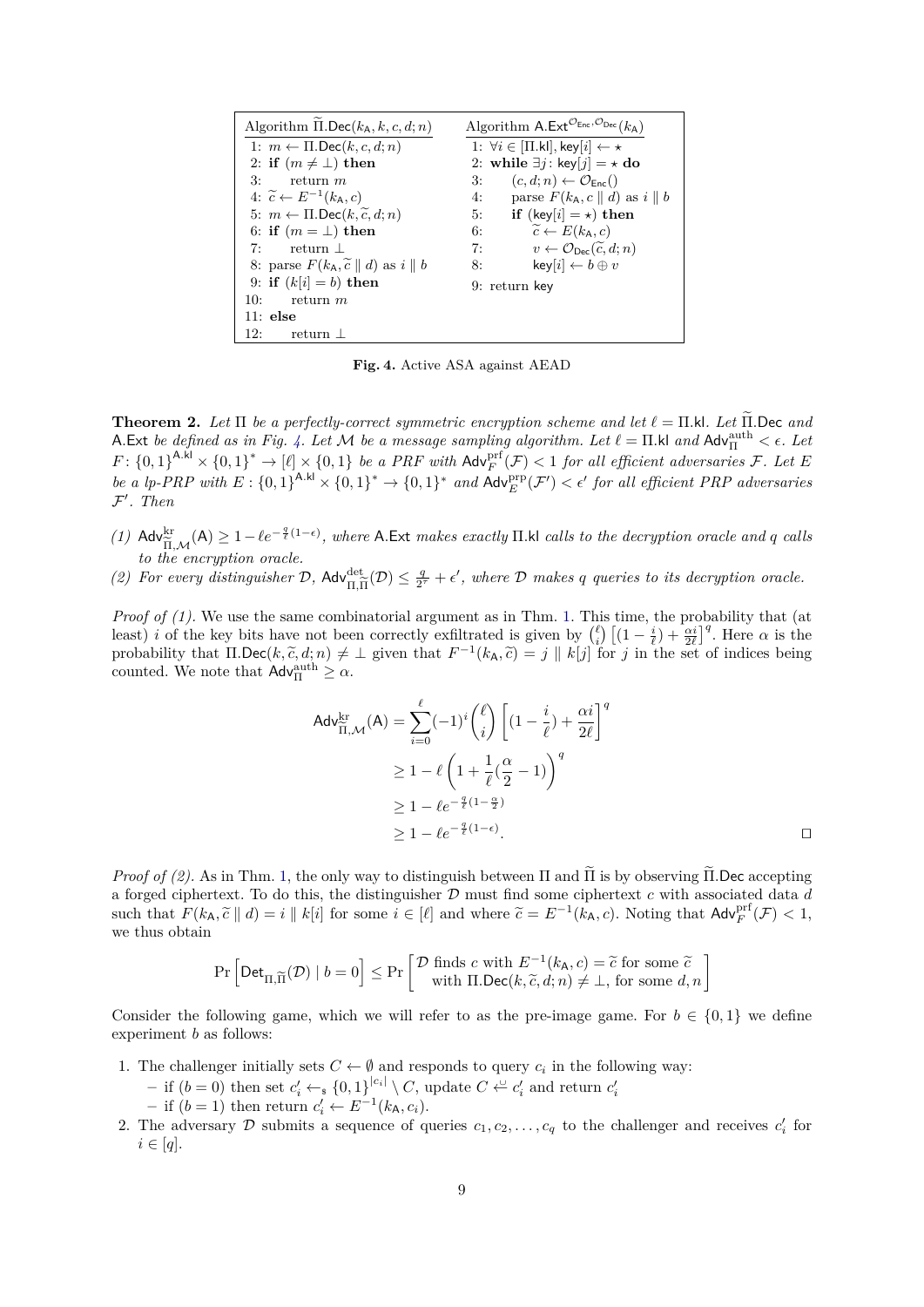For  $b \in \{0,1\}$ , let  $W_b$  be the event that D outputs 1 in experiment *b*; D outputs 1 if for some *d, n,*  $\Pi$ **.Dec**(*k*, *c*<sub>i</sub>, *d*; *n*)  $\neq \bot$ . The advantage of D in the pre-image game is clearly less than its advantage in distinguishing a lp-PRP from a random length preserving permutation. To see this, given  $\mathcal D$  with some advantage playing the pre-image game we can construct an adversary  $\beta$  acting as a challenger to  $\mathcal D$  such that B outputs 1 in the distinguishing game  $PRP_E(\mathcal{B})$  whenever D does in the pre-image game. Thus,

$$
\Pr\left[W_0\right] - \Pr\left[W_1\right] \leq \mathsf{Adv}_{E}^{\mathrm{prp}}(\mathcal{B}).
$$

Noting that  $Pr[W_1] = \frac{q}{2^{\tau}}$ , where  $\tau$  is the stretch of the encryption scheme, we conclude that

$$
\mathsf{Adv}_{\Pi,\widetilde{\Pi}}^{\det}(\mathcal{D}) \leq \Pr\left[W_0\right] \leq \Pr\left[W_1\right] + \mathsf{Adv}_{E}^{\mathrm{prp}}(\mathcal{B}) \leq \frac{q}{2^\tau} + \epsilon'.
$$

## <span id="page-9-0"></span>**5 Implementation**

We implemented our attacks in proof-of-concept Python code to verify their functionality and effectiveness.[8](#page-9-1) The particular AEAD scheme we attack is AES-GCM [\[14\]](#page-13-16), using black-box access to the implementation provided by [\[31\]](#page-14-1). We simulated both active and passive attacks 10,000 times, and recorded the number of queries for successful extraction of a 128-bit key (thus,  $\ell = 128$ ). Messages, nonces and associated data were generated using the random.getrandbits method from the Crypto.Random library. The plots below (Figs. [5](#page-9-2) and [6\)](#page-10-1) show the distribution (in blue) of the recorded number of queries *q*, and (in red) the cumulative success probability as a function of *q*. Our results confirm the theoretical estimates from Thm. [1](#page-6-2) and [2;](#page-8-1) in particular, the exponential success rate. While the attacks have different application and success profiles, both reliably recover keys.



<span id="page-9-2"></span>**Fig. 5.** Results of running an implementation of the passive attack 10,000 times. Key length  $\ell = 128$ , and parameter  $\delta = 0.1$ . Left axis: The blue histogram shows the distribution of the number of queries required for successful key exfiltration. The data has been sorted into 50 bins. **Right axis:** The red curve shows the cumulative probability of successful key exfiltration against *q*.

Passive. The expected number of calls to the transcript oracle for successful exfiltration is given by  $\frac{2\ell}{\delta} \sum_{i=1}^{\ell} \frac{1}{i}$  (see proof of Thm. [1\)](#page-6-2). We set  $\delta = 0.1$  for illustration. This gives us an expected value of

<span id="page-9-1"></span> $8\,$  We are happy to share our source code. Please contact the authors.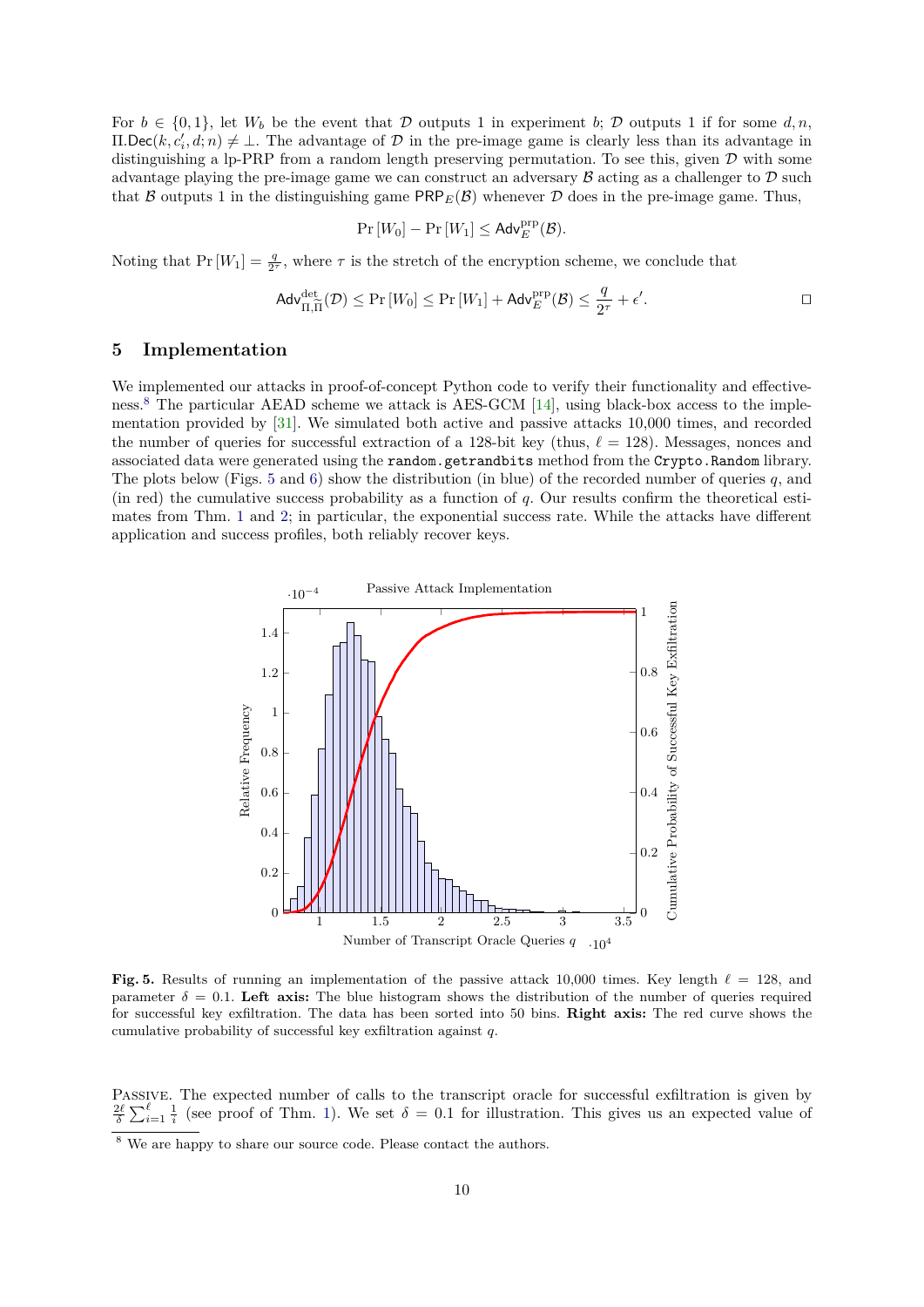$q = 13910$  $q = 13910$  $q = 13910$  compared to the recorded mean of 13920.59. Alternatively, the result from Thm. 1 gives a key recovery advantage of  $\approx 1/2$  with  $q = 14000$ , compared to the recorded median of 13380. The discrepancy is due to the exponential approximation in the proof.

ACTIVE. We assume that for AES-GCM,  $\text{Adv}_{\Pi}^{\text{auth}} \approx 0$  and set  $\epsilon = 0$ . The expected number of encryption calls for successful exfiltration is then  $\ell \sum_{i=1}^{\ell} \frac{1}{i}$  (see proof of Thm. [2\)](#page-8-1). This gives an expected value of  $q = 696$  compared to the recorded mean of 695.05. Alternatively, the result from Thm. [2](#page-8-1) gives a key recovery advantage of  $\approx 1/2$  with  $q = 710$  compared to the recorded median of 670. Again, the difference is due to exponential approximation.



<span id="page-10-1"></span>**Fig. 6.** Results of running an implementation of the active attack 10,000 times with key length  $\ell = 128$ . Left **axis:** The blue histogram shows the distribution of the number of queries required for successful key exfiltration. The data has been sorted into 50 bins. **Right axis:** The red curve shows the cumulative probability of successful key exfiltration against *q*.

## <span id="page-10-0"></span>**6 Breaking Security without Extracting the Full Key**

The attacks presented in Sect. [4](#page-5-0) are generic in that they are independent of the targeted AEAD scheme. Our approach, in common with previous work, was to extract the full key with which the AEAD instance is operated. Message recovery follows immediately by the definition of correctness. From this it is tempting to conclude that choosing longer keys, e.g. 256 bits instead of 128 in the case of AES-based encryption, gives better security against ASAs. (This approach is generally explored in big key cryptography [\[6\]](#page-12-8).) In this section we show that this intuition is not necessarily correct. As we detail, many current AEAD schemes have inner building blocks that maintain their own secret values, and scaling up key sizes does not automatically also increase the sizes of these internal values. Note that ASAs in the style proposed in the previous section could easily be adapted to leak this internal information instead of the key. As the recovery of such values might not always directly lead to full message recovery, the assessment of whether the resulting overall attack is more or less effective than our generic attacks has to be made on a per scheme basis. We exemplify this on the basis of two of the currently best-performing AES-based AEAD schemes: GCM [\[14\]](#page-13-16) and OCB3 [\[18\]](#page-13-17). In both cases, the size of the crucial internal value and the block size of the cipher have to coincide and the latter value is fixed to 128 bits for AES (independently of key size).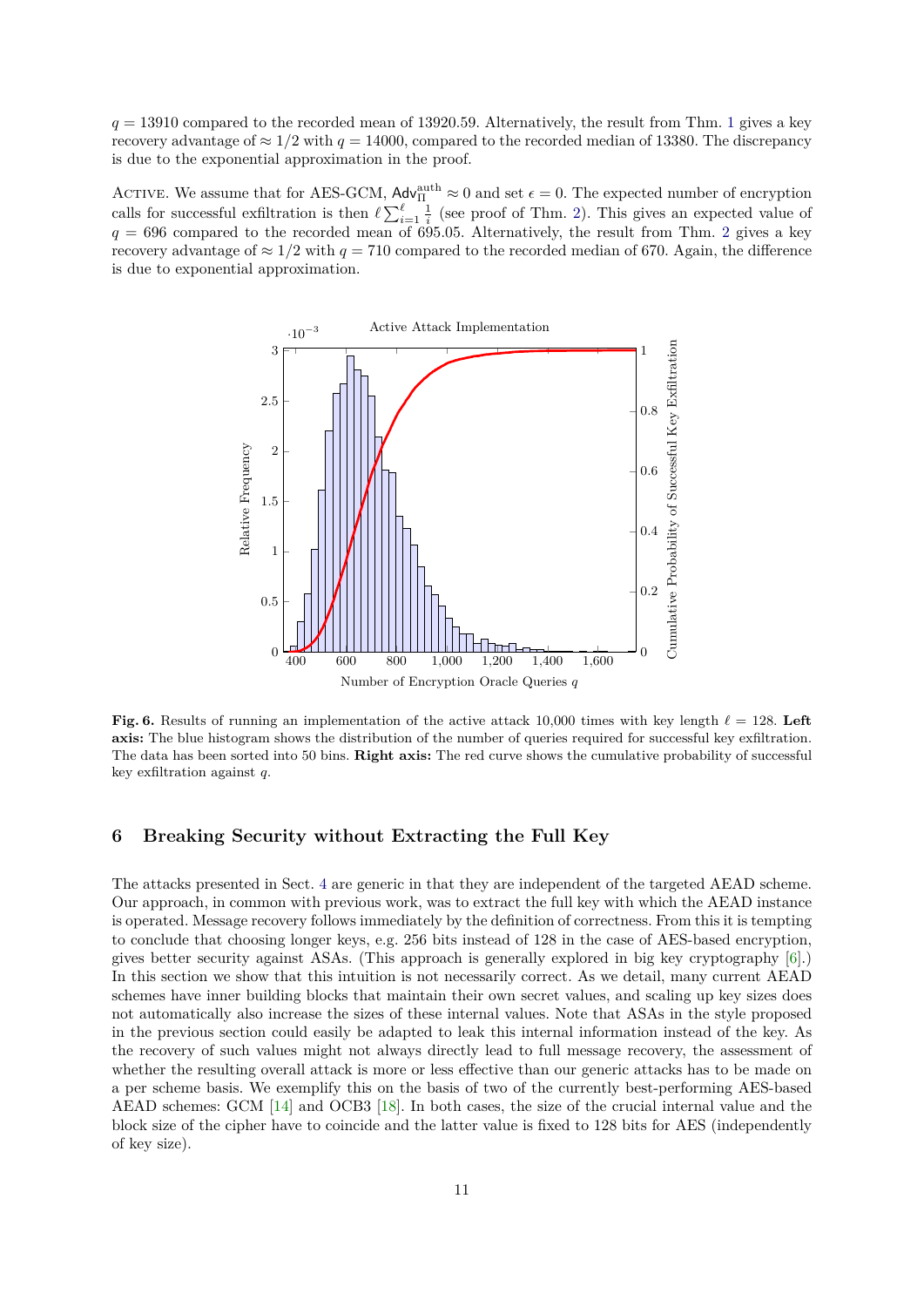AES-GCM. We consider the following abstraction of GCM. The AEAD key *k* is used directly to create an instance *E* of the AES blockcipher. To encrypt a message *m* with respect to associated data *d* and nonce *n*, *E* is operated in counter mode, giving a pad  $E(n+1) \parallel E(n+2) \parallel \ldots$ , where a specific nonce encoding ensures there are no collisions between counter values of different encryption operations. The first part  $c_1$  of the ciphertext  $c = c_1 c_2$  is obtained by XORing the pad into the message, and finally the authentication tag  $c_2$  is derived by computing  $c_2 \leftarrow E(n) + H_h(d, c_1)$ . Here  $H_h$  is an instance of a universal hash function *H* indexed (that is, keyed) with the 128-bit value  $h = E(0^{128})$ . Concretely,  $H_h(d, c_1)$  $\sum_{i=1}^{l} v_i h^{l-i+1}$ , where coefficients  $v_1, \ldots, v_l$  are such that a prefix  $v_1 \ldots v_j$  is a length-padded copy of the associated data *d*, the middle part  $v_{j+1} \ldots v_{l-1}$  is a length-padded copy of ciphertext component  $c_1$ , and the last item  $v_l$  is an encoding of the lengths of *d* and  $c_1$ . The addition and multiplication operations deployed in this computation are those of a specific representation of the Galois field  $GF(2^{128})$ .

In executing a practical algorithm substitution attack against AES-GCM, it might suffice to leak the value *h* (which has length 128 independently of the AES key length, and furthermore stays invariant across encryption operations). The insight is that if the key of a universal hash function is known, then it becomes trivial to compute collisions. Concretely, assume the adversary is provided with the AES-GCM encryption  $c = c_1 c_2 = \text{Enc}(k, m, d; n)$  for unknown  $k, m$  but chosen  $d, n$ . Then by the above we have  $c_2 = R + \sum_{i=1}^{j} v_i h^{l-i+1}$  where the coefficients  $v_1 \ldots v_j$  are an encoding of *d* and *R* is some residue. If, having been successfully leaked by the ASA, the internal value *h* is known, by solving a linear equation it is easy to find an associated data string  $d' \neq d$ ,  $|d'| = |d|$ , such that for its encoding  $v'_1 \ldots v'_j$  we have  $\sum_{i=1}^j v'_i h^{l-i+1} = \sum_{i=1}^j v_i h^{l-i+1}$ . Overall this means that we have found  $d' \neq d$  such that  $Enc(k, m, d'; n) = c = Enc(k, m, d; n)$ . In a CCA attack the adversary can thus query for the decryption of  $c$  with associated data  $d'$  and nonce  $n$ , and thus fully recover the target message  $m$ . We finally note that this attack can be directly generalized to one where also the  $c_1$  and  $c_2$  components are modified, resulting in the decryption of a message  $m' \neq m$  for which the XOR difference between  $m = m'$  is controlled by the adversary.

OCB3. Multiple quite different versions of the OCB encryption scheme exist, but a common property is that the associated data input is incorporated via 'ciphertext translation' [\[21\]](#page-13-15). To encrypt a message *m* under key *k* with associated data *d* and nonce *n*, in a first step the message *m* is encrypted with a pure AE scheme (no AD!) to an intermediate ciphertext  $c^* \leftarrow \text{Enc}^*(k, m; n)$ . Then to obtain the final ciphertext *c*, a pseudo-random function value  $F_k(d)$  of the associated data string is XORed into the trailing bits of  $c^*$ . Concretely, in OCB3 we have  $F_k(d) = \sum_{i=1}^l E(v_i + C_i)$  where all addition operations are XOR combinations of 128 bit values,  $E(\cdot)$  stands for AES enciphering with key k, values  $v_1, \ldots, v_l$ represent a length-padded copy of associated data *d*, and coefficients  $C_1, \ldots, C_l$  are (secret) constants deterministically derived from the value  $L = E(0^{128})$ .

In the context of an ASA we argue that it is sufficient to leak the 128 bit value *L*. The attack procedure is, roughly, as in the AES-GCM case. Assume the adversary is provided with the OCB3 encryption  $c = \text{Enc}(k, m, d; n)$  for unknown  $k, m$  but chosen  $d, n$ , and assume the adversary knows L and thus  $C_1, \ldots, C_l$ . Now let  $1 \le s < t \le l$  be any two indices, let  $\Delta = C_s + C_t$  and let  $d' \ne d$ ,  $|d'| = |d|$ , be the associated data string with encoding  $v'_1, \ldots, v'_l$  such that we have  $v'_s = v_t + \Delta$  and  $v'_t = v_s + \Delta$  and  $v'_i = v_i$ for all  $i \neq s, t$ . Then we have  $E(v_s' + C_s) = E(v_t + \Delta + C_s) = E(v_t + C_t)$  and  $E(v_t' + C_t) = E(v_s + \Delta + C_t) =$  $E(v_s + C_s)$ , which leads to  $F_k(d) = F_k(d')$  and ultimately  $Enc(k, m, d'; n) = Enc(k, m, d; n)$ . In a CCA attack environment, this can immediately be leveraged to the full recovery of *m*. As in the AES-GCM case, we note that many variants of our attack exist (against all versions of OCB), including some that manipulate message bits in a controlled way.

### **7 Conclusion**

This work examines subversion attacks against decryption only, providing two examples of a new class of Algorithm Substitution Attack that provides a mass surveillance adversary with a powerful and attractive strategy to compromise the confidentiality of mass communication. Previous models of ASA against symmetric encryption only considered subverting the encryption algorithm, and seemed to suggest that decryption could only be subverted together with encryption (and that analysing such "total subversion" is uninteresting, as this gives an adversary too much power).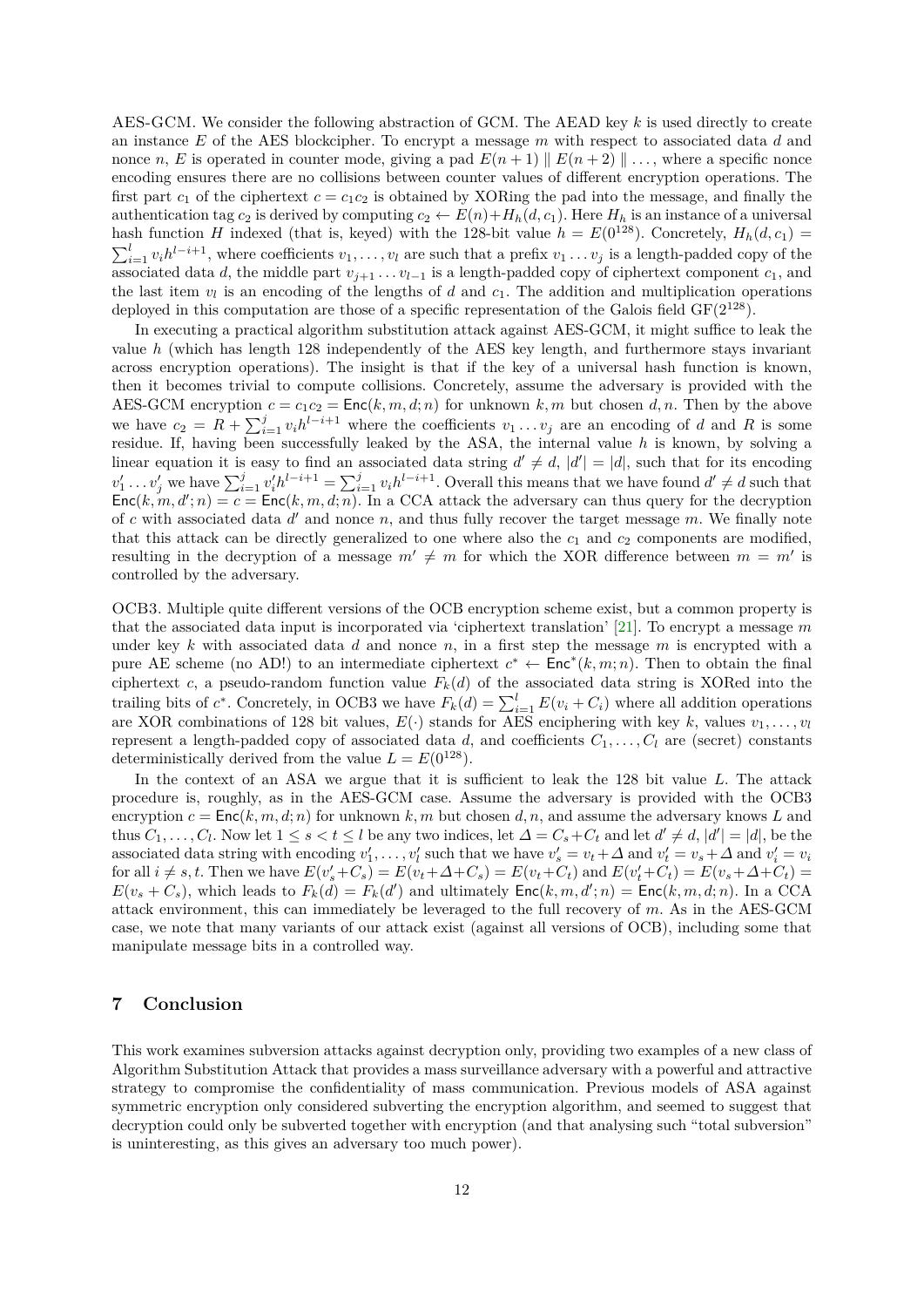#### **Acknowledgements**

Thanks to Jeroen Pijnenburg and Fabrizio De Santis for their early comments on this paper. Thanks also to the anonymous reviewers.

## **References**

- <span id="page-12-4"></span>[1] Marcel Armour and Bertram Poettering. "Substitution Attacks against Message Authentication". In: *IACR Trans. Symmetric Cryptol.* 2019.3 (Sept. 2019). [https://tosc.iacr.org/index.php/](https://tosc.iacr.org/index.php/ToSC/article/view/8361) [ToSC/article/view/8361](https://tosc.iacr.org/index.php/ToSC/article/view/8361), pp. 152–168.
- <span id="page-12-0"></span>[2] Marcel Armour and Bertram Poettering. "Subverting Decryption in AEAD". In: *17th IMA International Conference on Cryptography and Coding*. Ed. by Martin Albrecht. LNCS 11929. Springer, 2019, pp. 22-41. DOI: [10.1007/978-3-030-35199-1\\_2](https://doi.org/10.1007/978-3-030-35199-1_2).
- <span id="page-12-6"></span>[3] Giuseppe Ateniese, Bernardo Magri, and Daniele Venturi. "Subversion-Resilient Signature Schemes". In: *ACM CCS 2015: 22nd Conference on Computer and Communications Security*. Ed. by Indrajit Ray, Ninghui Li, and Christopher Kruegel. ACM Press, Oct. 2015, pp. 364–375. DOI: [10.1145/](https://doi.org/10.1145/2810103.2813635) [2810103.2813635](https://doi.org/10.1145/2810103.2813635).
- <span id="page-12-9"></span>[4] Mihir Bellare and Viet Tung Hoang. "Resisting Randomness Subversion: Fast Deterministic and Hedged Public-Key Encryption in the Standard Model". In: *Advances in Cryptology – EURO-CRYPT 2015, Part II*. Ed. by Elisabeth Oswald and Marc Fischlin. Vol. 9057. Lecture Notes in Computer Science. Springer, Heidelberg, Apr. 2015, pp. 627–656. doi: [10 . 1007 / 978 - 3 - 662 -](https://doi.org/10.1007/978-3-662-46803-6_21) [46803-6\\_21](https://doi.org/10.1007/978-3-662-46803-6_21).
- <span id="page-12-3"></span>[5] Mihir Bellare, Joseph Jaeger, and Daniel Kane. "Mass-surveillance without the State: Strongly Undetectable Algorithm-Substitution Attacks". In: *ACM CCS 2015: 22nd Conference on Computer and Communications Security*. Ed. by Indrajit Ray, Ninghui Li, and Christopher Kruegel. ACM Press, Oct. 2015, pp. 1431-1440. poi: [10.1145/2810103.2813681](https://doi.org/10.1145/2810103.2813681).
- <span id="page-12-8"></span>[6] Mihir Bellare, Daniel Kane, and Phillip Rogaway. "Big-Key Symmetric Encryption: Resisting Key Exfiltration". In: *Advances in Cryptology – CRYPTO 2016, Part I*. Ed. by Matthew Robshaw and Jonathan Katz. Vol. 9814. Lecture Notes in Computer Science. Springer, Heidelberg, Aug. 2016, pp. 373-402. doi: [10.1007/978-3-662-53018-4\\_14](https://doi.org/10.1007/978-3-662-53018-4_14).
- <span id="page-12-1"></span>[7] Mihir Bellare, Kenneth G. Paterson, and Phillip Rogaway. "Security of Symmetric Encryption against Mass Surveillance". In: *Advances in Cryptology – CRYPTO 2014, Part I*. Ed. by Juan A. Garay and Rosario Gennaro. Vol. 8616. Lecture Notes in Computer Science. Springer, Heidelberg, Aug. 2014, pp. 1-19. doi: [10.1007/978-3-662-44371-2\\_1](https://doi.org/10.1007/978-3-662-44371-2_1).
- <span id="page-12-5"></span>[8] Sebastian Berndt and Maciej Liskiewicz. "Algorithm Substitution Attacks from a Steganographic Perspective". In: *ACM CCS 2017: 24th Conference on Computer and Communications Security*. Ed. by Bhavani M. Thuraisingham et al. ACM Press, Oct. 2017, pp. 1649–1660. poi: [10.1145/](https://doi.org/10.1145/3133956.3133981) [3133956.3133981](https://doi.org/10.1145/3133956.3133981).
- <span id="page-12-11"></span>[9] Alexandra Boldyreva et al. "On Symmetric Encryption with Distinguishable Decryption Failures". In: *Fast Software Encryption – FSE 2013*. Ed. by Shiho Moriai. Vol. 8424. Lecture Notes in Com-puter Science. Springer, Heidelberg, Mar. 2014, pp. 367–390. DOI: [10.1007/978-3-662-43933-](https://doi.org/10.1007/978-3-662-43933-3_19) [3\\_19](https://doi.org/10.1007/978-3-662-43933-3_19).
- <span id="page-12-10"></span>[10] Jan Camenisch, Manu Drijvers, and Anja Lehmann. "Anonymous Attestation with Subverted TPMs". In: *Advances in Cryptology – CRYPTO 2017, Part III*. Ed. by Jonathan Katz and Hovav Shacham. Vol. 10403. Lecture Notes in Computer Science. Springer, Heidelberg, Aug. 2017, pp. 427– 461. DOI: [10.1007/978-3-319-63697-9\\_15](https://doi.org/10.1007/978-3-319-63697-9_15).
- <span id="page-12-2"></span>[11] Jean Paul Degabriele, Pooya Farshim, and Bertram Poettering. "A More Cautious Approach to Security Against Mass Surveillance". In: *Fast Software Encryption – FSE 2015*. Ed. by Gregor Leander. Vol. 9054. Lecture Notes in Computer Science. Springer, Heidelberg, Mar. 2015, pp. 579– 598. doi: [10.1007/978-3-662-48116-5\\_28](https://doi.org/10.1007/978-3-662-48116-5_28).
- <span id="page-12-7"></span>[12] Yevgeniy Dodis, Ilya Mironov, and Noah Stephens-Davidowitz. "Message Transmission with Reverse Firewalls—Secure Communication on Corrupted Machines". In: *Advances in Cryptology – CRYPTO 2016, Part I*. Ed. by Matthew Robshaw and Jonathan Katz. Vol. 9814. Lecture Notes in Computer Science. Springer, Heidelberg, Aug. 2016, pp. 341–372. doi: [10.1007/978-3-662-](https://doi.org/10.1007/978-3-662-53018-4_13) [53018-4\\_13](https://doi.org/10.1007/978-3-662-53018-4_13).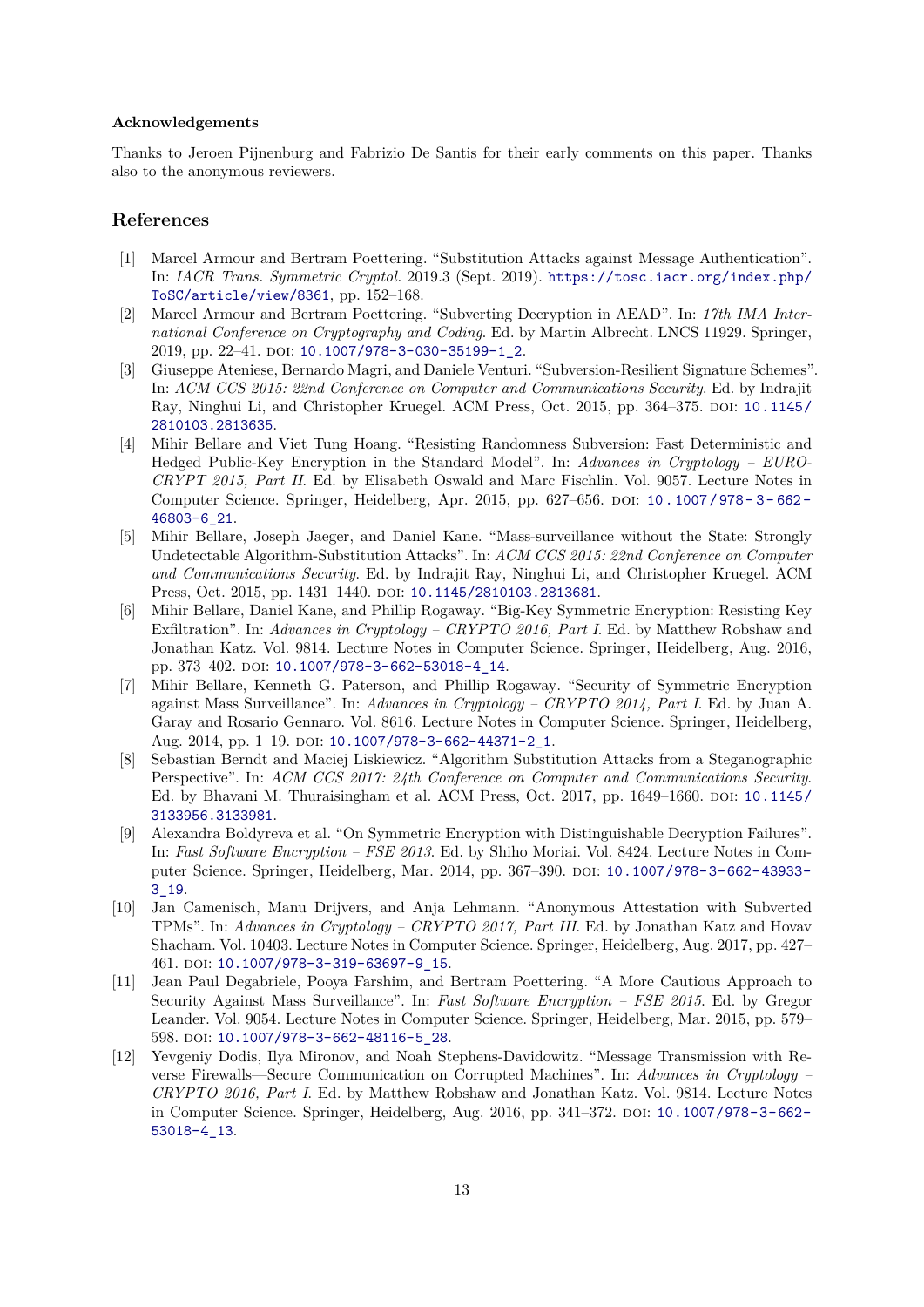- <span id="page-13-10"></span>[13] Yevgeniy Dodis et al. "A Formal Treatment of Backdoored Pseudorandom Generators". In: *Advances in Cryptology – EUROCRYPT 2015, Part I*. Ed. by Elisabeth Oswald and Marc Fischlin. Vol. 9056. Lecture Notes in Computer Science. Springer, Heidelberg, Apr. 2015, pp. 101–126. DOI: [10.1007/978-3-662-46800-5\\_5](https://doi.org/10.1007/978-3-662-46800-5_5).
- <span id="page-13-16"></span>[14] Morris J. Dworkin. *SP 800-38D: Recommendation for Block Cipher Modes of Operation: Galois/Counter Mode (GCM) and GMAC*. US National Institute of Standards and Technology. Gaithersburg, MD, United States, 2007. DOI: [10.6028/NIST.SP.800-38D](https://doi.org/10.6028/NIST.SP.800-38D).
- <span id="page-13-14"></span>[15] Marc Fischlin, Christian Janson, and Sogol Mazaheri. "Backdoored hash functions: immunizing HMAC and HKDF". In: *2018 IEEE 31st Computer Security Foundations Symposium (CSF)*. IEEE. 2018, pp. 105-118. DOI: [10.1109/CSF.2018.00015](https://doi.org/10.1109/CSF.2018.00015).
- <span id="page-13-13"></span>[16] Marc Fischlin and Sogol Mazaheri. "Self-guarding cryptographic protocols against algorithm substitution attacks". In: *2018 IEEE 31st Computer Security Foundations Symposium (CSF)*. IEEE. 2018, pp. 76–90. doi: [10.1109/CSF.2018.00013](https://doi.org/10.1109/CSF.2018.00013).
- <span id="page-13-9"></span>[17] Eu-Jin Goh et al. "The Design and Implementation of Protocol-Based Hidden Key Recovery". In: *ISC 2003: 6th International Conference on Information Security*. Ed. by Colin Boyd and Wenbo Mao. Vol. 2851. Lecture Notes in Computer Science. Springer, Heidelberg, Oct. 2003, pp. 165–179.
- <span id="page-13-17"></span>[18] Ted Krovetz and Phillip Rogaway. *The OCB authenticated-encryption algorithm*. [https://tools.](https://tools.ietf.org/html/rfc7253) [ietf.org/html/rfc7253](https://tools.ietf.org/html/rfc7253). 2014.
- <span id="page-13-12"></span>[19] Hui Ma et al. "Concessive Online/Offline Attribute Based Encryption with Cryptographic Reverse Firewalls - Secure and Efficient Fine-Grained Access Control on Corrupted Machines". In: *ESORICS 2018: 23rd European Symposium on Research in Computer Security, Part II*. Ed. by Javier López, Jianying Zhou, and Miguel Soriano. Vol. 11099. Lecture Notes in Computer Science. Springer, Heidelberg, Sept. 2018, pp. 507–526. doi: [10.1007/978-3-319-98989-1\\_25](https://doi.org/10.1007/978-3-319-98989-1_25).
- <span id="page-13-11"></span>[20] Ilya Mironov and Noah Stephens-Davidowitz. "Cryptographic Reverse Firewalls". In: *Advances in Cryptology – EUROCRYPT 2015, Part II*. Ed. by Elisabeth Oswald and Marc Fischlin. Vol. 9057. Lecture Notes in Computer Science. Springer, Heidelberg, Apr. 2015, pp. 657–686. poi: [10.1007/](https://doi.org/10.1007/978-3-662-46803-6_22) [978-3-662-46803-6\\_22](https://doi.org/10.1007/978-3-662-46803-6_22).
- <span id="page-13-15"></span>[21] Phillip Rogaway. "Authenticated-Encryption With Associated-Data". In: *ACM CCS 2002: 9th Conference on Computer and Communications Security*. Ed. by Vijayalakshmi Atluri. ACM Press, Nov. 2002, pp. 98-107. doi: [10.1145/586110.586125](https://doi.org/10.1145/586110.586125).
- <span id="page-13-0"></span>[22] Phillip Rogaway. *The Moral Character of Cryptographic Work*. Cryptology ePrint Archive, Report 2015/1162. <http://eprint.iacr.org/2015/1162>. 2015.
- <span id="page-13-5"></span>[23] Alexander Russell et al. "Cliptography: Clipping the Power of Kleptographic Attacks". In: *Advances in Cryptology – ASIACRYPT 2016, Part II*. Ed. by Jung Hee Cheon and Tsuyoshi Takagi. Vol. 10032. Lecture Notes in Computer Science. Springer, Heidelberg, Dec. 2016, pp. 34–64. doi: [10.1007/978-3-662-53890-6\\_2](https://doi.org/10.1007/978-3-662-53890-6_2).
- <span id="page-13-8"></span>[24] Alexander Russell et al. "Correcting Subverted Random Oracles". In: *Advances in Cryptology – CRYPTO 2018, Part II*. Ed. by Hovav Shacham and Alexandra Boldyreva. Vol. 10992. Lecture Notes in Computer Science. Springer, Heidelberg, Aug. 2018, pp. 241–271. DOI: [10.1007/978-3-](https://doi.org/10.1007/978-3-319-96881-0_9) [319-96881-0\\_9](https://doi.org/10.1007/978-3-319-96881-0_9).
- <span id="page-13-6"></span>[25] Alexander Russell et al. *Destroying Steganography via Amalgamation: Kleptographically CPA Secure Public Key Encryption*. Cryptology ePrint Archive, Report 2016/530. [http://eprint.iacr.](http://eprint.iacr.org/2016/530) [org/2016/530](http://eprint.iacr.org/2016/530). 2016.
- <span id="page-13-7"></span>[26] Alexander Russell et al. "Generic Semantic Security against a Kleptographic Adversary". In: *ACM CCS 2017: 24th Conference on Computer and Communications Security*. Ed. by Bhavani M. Thuraisingham et al. ACM Press, Oct. 2017, pp. 907–922. doi: [10.1145/3133956.3133993](https://doi.org/10.1145/3133956.3133993).
- <span id="page-13-1"></span>[27] Bruce Schneier et al. *Surreptitiously Weakening Cryptographic Systems*. Cryptology ePrint Archive, Report 2015/097. <http://eprint.iacr.org/2015/097>. 2015.
- <span id="page-13-4"></span>[28] Gustavus J. Simmons. "The Prisoners' Problem and the Subliminal Channel". In: *Advances in Cryptology – CRYPTO'83*. Ed. by David Chaum. Plenum Press, New York, USA, 1983, pp. 51–67.
- <span id="page-13-3"></span>[29] Adam Young and Moti Yung. "Kleptography: Using Cryptography Against Cryptography". In: *Advances in Cryptology – EUROCRYPT'97*. Ed. by Walter Fumy. Vol. 1233. Lecture Notes in Computer Science. Springer, Heidelberg, May 1997, pp. 62–74. DOI: [10.1007/3-540-69053-0\\_6](https://doi.org/10.1007/3-540-69053-0_6).
- <span id="page-13-2"></span>[30] Adam Young and Moti Yung. "The Dark Side of "Black-Box" Cryptography, or: Should We Trust Capstone?" In: *Advances in Cryptology – CRYPTO'96*. Ed. by Neal Koblitz. Vol. 1109. Lecture